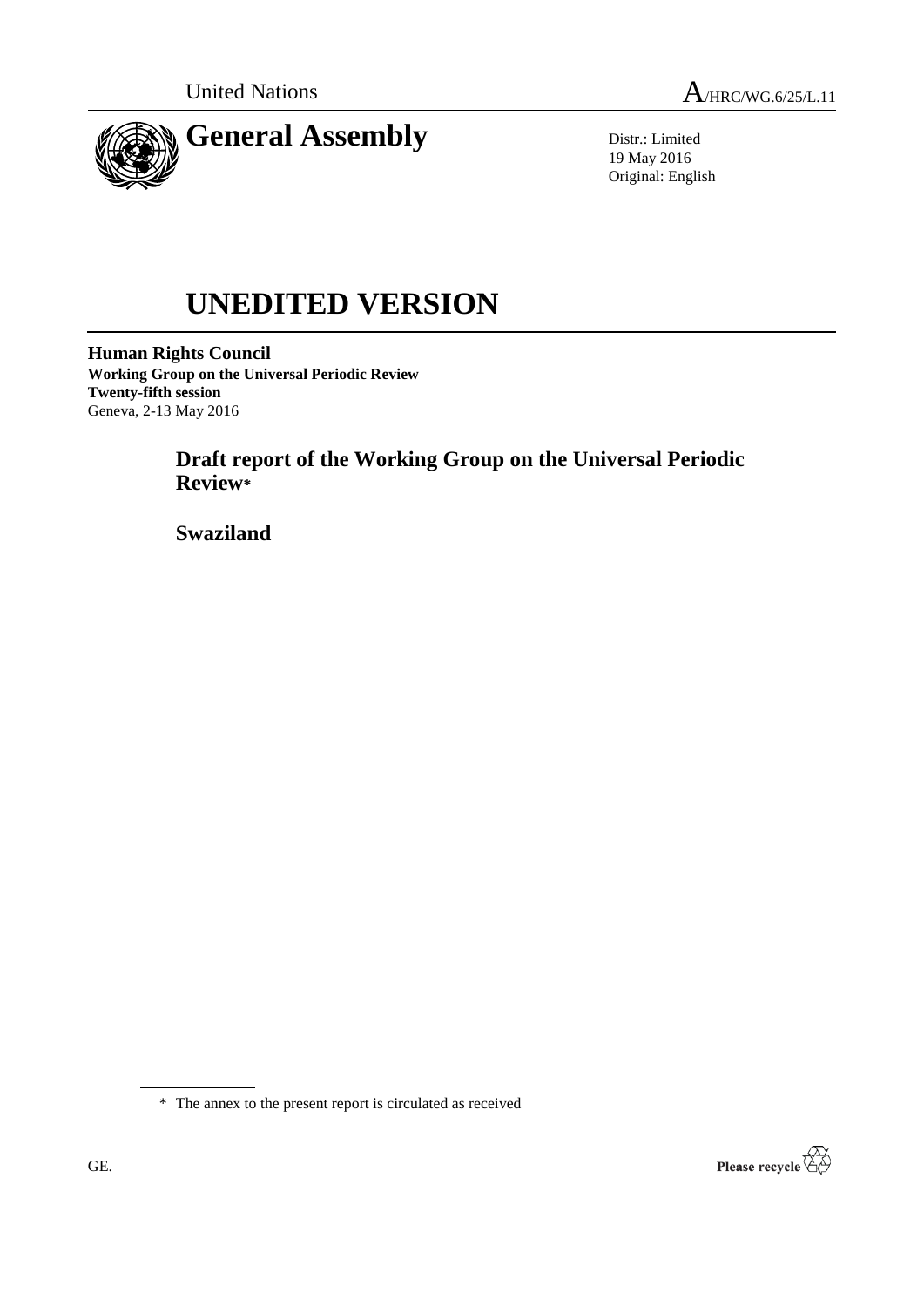## Contents

|       |           | Page |
|-------|-----------|------|
|       |           | 3    |
|       |           | 3    |
|       | A.        | 3    |
|       | <b>B.</b> | 6    |
| H.    |           | 13   |
| Annex |           |      |
|       |           | 25   |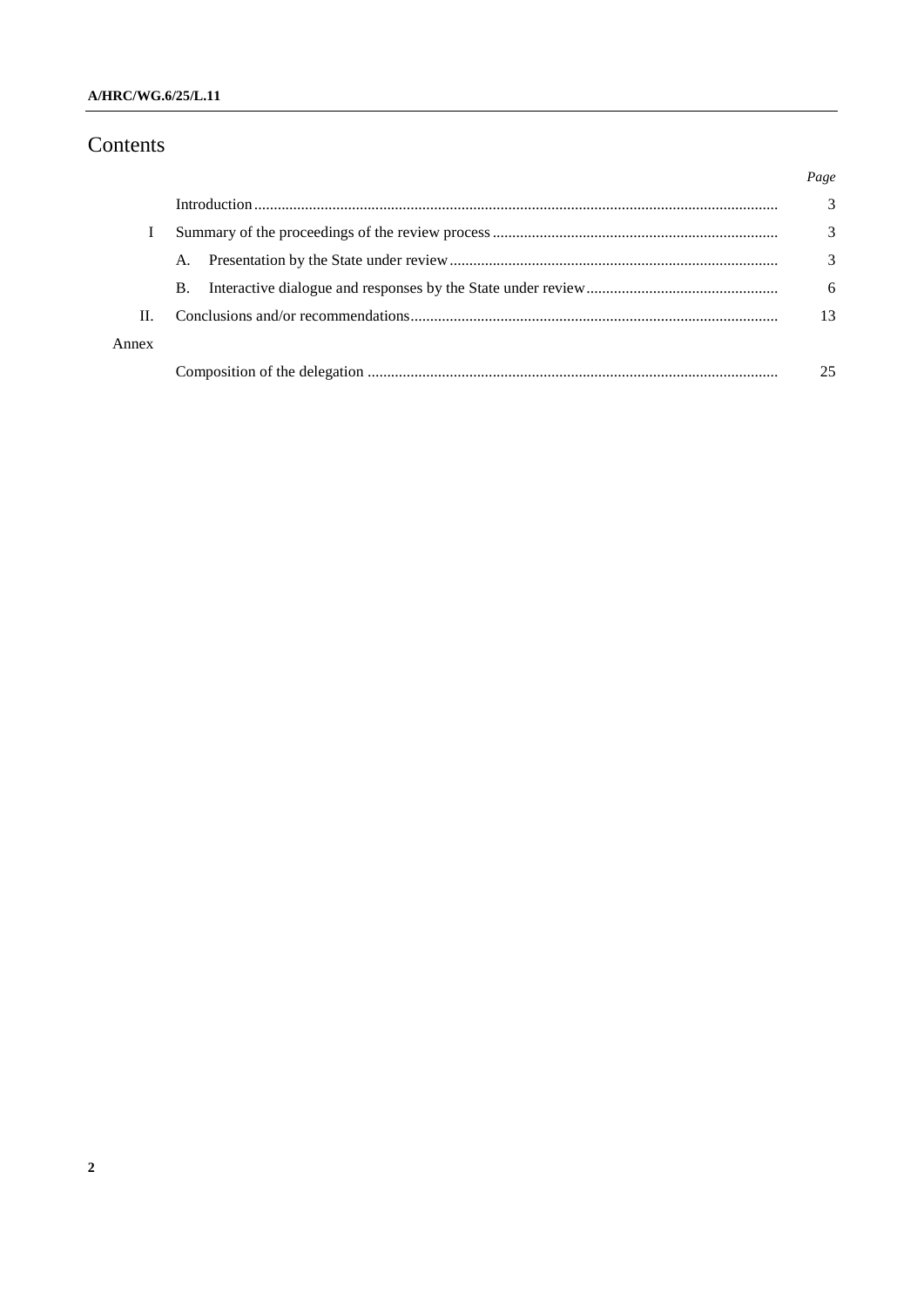#### **Introduction**

1. The Working Group on the Universal Periodic Review, established in accordance with Human Rights Council resolution 5/1, held its twenty-fifth session from 2 to 13 May 2016. The review of Swaziland was held at the  $13<sup>th</sup>$  meeting on 10 May 2016. The delegation of Swaziland was headed by Hon. Mr. Edgar Hillary, Minister of Justice and Constitutional Affairs. At its  $20<sup>th</sup>$  meeting held on 13 May 2016, the Working Group adopted the report on Swaziland.

2. On 12 January 2016, the Human Rights Council selected the following group of rapporteurs (troika) to facilitate the review of Swaziland: Cuba, Côte d'Ivoire and United Arab Emirates.

3. In accordance with paragraph 15 of the annex to Human Rights Council resolution 5/1 and paragraph 5 of the annex to Council resolution 16/21, the following documents were issued for the review of Swaziland:

(a) A national report submitted/written presentation made in accordance with paragraph 15 (a) (A/HRC/WG.6/25/SWZ/1);

(b) A compilation prepared by the Office of the United Nations High Commissioner for Human Rights (OHCHR) in accordance with paragraph 15 (b) (A/HRC/WG.6/25/SWZ/2);

(c) A summary prepared by OHCHR in accordance with paragraph 15 (c) (A/HRC/WG.6/25/SWZ/3).

4. A list of questions prepared in advance by Germany, Liechtenstein, Mexico, Norway, Slovenia, Spain and the United Kingdom of Great Britain and Northern Ireland was transmitted to Swaziland through the troika. These questions are available on the extranet of the UPR.

#### **I. Summary of the proceedings of the review process**

#### **A. Presentation by the State under review**

5. The Hon. Mr. Edgar Hillary, Minister of Justice and Constitutional Affairs introduced Swaziland's National Report to the Working Group. It was indicated that the government had introduced a number of measures aimed at safeguarding the lives and livelihoods of the poor and of vulnerable groups while at the same time keeping intact mechanisms to accelerate economic growth and recovery. Innovative programmes that target vulnerable groups had been put in place to rectify social imbalances and meet the pre-set targets of the Millennium Development Goal (MDGs).

6. The delegation noted that the National Report had been the result of a process that involved setting up a multi-stakeholder Committee tasked with data collection, collation, conducing consultations and with the verification process. This Committee was chaired by the Ministry of Justice and included several Ministries, Academia, and Non-Governmental and civil society organizations. Following the appointment of the Committee, a workshop was held, facilitated by the Regional Office for Southern Africa of the United Nations High Commissioner for Human Rights and the United Nations country team, which provided an opportunity for stakeholders to reflect on the UPR process and discuss national experiences and progress made on the recommendations.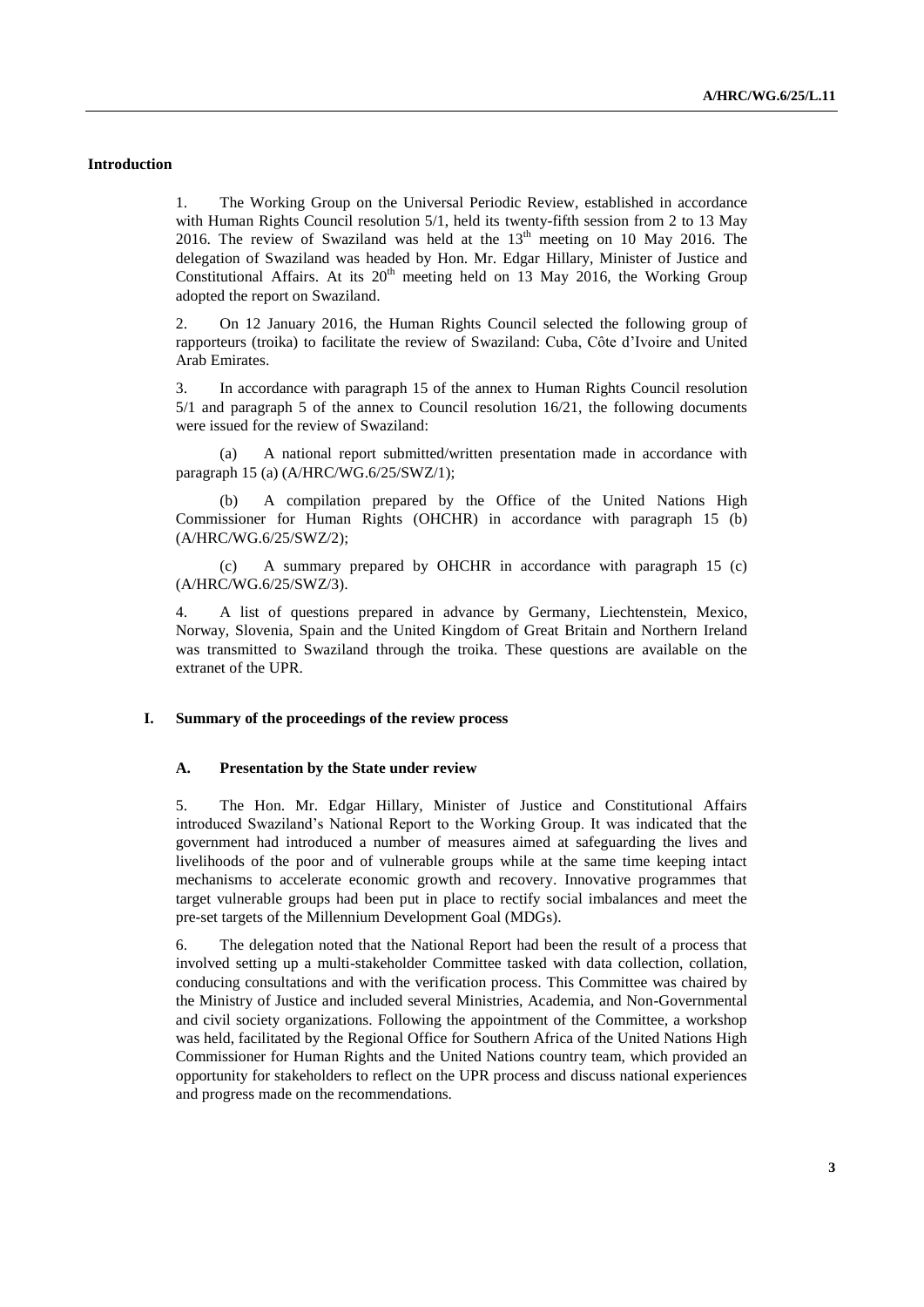7. The delegation recalled that the 2005 Constitution established an independent Commission on Human Rights and Public Administration with a mandate to investigate complaints concerning alleged violations of human rights and fundamental freedoms. The delegation provided details regarding the current work of the Commission and progress made to ensure that it has sufficient resources. It noted that the Commission had developed a 5-year strategy and was working on the Human Rights and Public Administration Bill 2011 to ensure full adherence to the Paris Principles, as accreditation by the International Accreditation Committee (ICC) is one of its priorities for 2016.

8. The delegation underscored that Swaziland had enacted comprehensive protective legislation for children in 2012 (Child Protection and Welfare Act 2012). This legislation seeks to provide protection for children from abuse and to promote their welfare and best interests. Additionally, the Act recognized emerging challenges brought on by a high HIV prevalence leading to many children being orphaned, and domesticates international instruments on child rights.

9. Furthermore, the government had ensured free primary education for all Swazi children, as enshrined in the Constitution and the Free Primary Education Act, 2012. Even though secondary school education was still not free, the government supports vulnerable children by paying their fees through a grant under the Deputy Prime Minister's portfolio. The delegation provided information on improvements in the enrolment rates indicating that Swaziland was on track to achieve universal primary education as specified by MDG 2.

10. Regarding the promotion of gender equality and the empowerment of women, the delegation noted that, in addition to the ratification of the Convention on the Elimination of Discrimination Against Women (CEDAW), the country had undertaken commitments under a number of other instruments including the African Charter on Human and Peoples Rights on the Rights of Women in Africa. The Deeds Registry Act was amended in 2012 to give effect to the right of women married in community of property to own land and have it registered in their own names. Additionally, the Sexual Offenses and Domestic Violence Bill seeks to address all forms of sexual violence against women and children. As the last Parliament had been dissolved in 2013, before it was promulgated into law, the Bill had lapsed and the process would be started anew. Nonetheless, the government was making all necessary efforts to accelerate its enactment by Parliament.

11. Additionally, the government had made significant strides in policy and legislative reform in addressing the challenges of gender based violence as evidenced by the approval of the National Gender Policy of 2010 and the enactment of the People Trafficking and People Smuggling Act. The delegation also noted that in 2013, the High Court had declared the common law rule that married women had no capacity to litigate without the assistance of their husbands to be inconsistent with the constitutional right to equality.

12. On the rights of refugees, the delegation indicated that the Ministry of Home Affairs was responsible for protecting refugees and asylum seekers. The Ministry had a Refugees Department that formed part of a tripartite team, which included the United Nations High Commissioner for Refugees (UNHCR). Additionally, the Government had drafted a Refugees Bill, which will give effect through domestication to the 1951 Convention relating to the Status of Refugees and the 1969 Convention Governing the Specific Aspects of Refugee Problems in Africa. The delegation provided details of measures taken to protect refugees in the country.

13. The delegation noted that the Constitution guaranteed the right to freedom of expression, including the right to a free media, subject to respect for the dignity of others. It also noted the existence of a number of privately owned media outlets and indicated that, in order to liberalize the media space, the government had enacted the Swaziland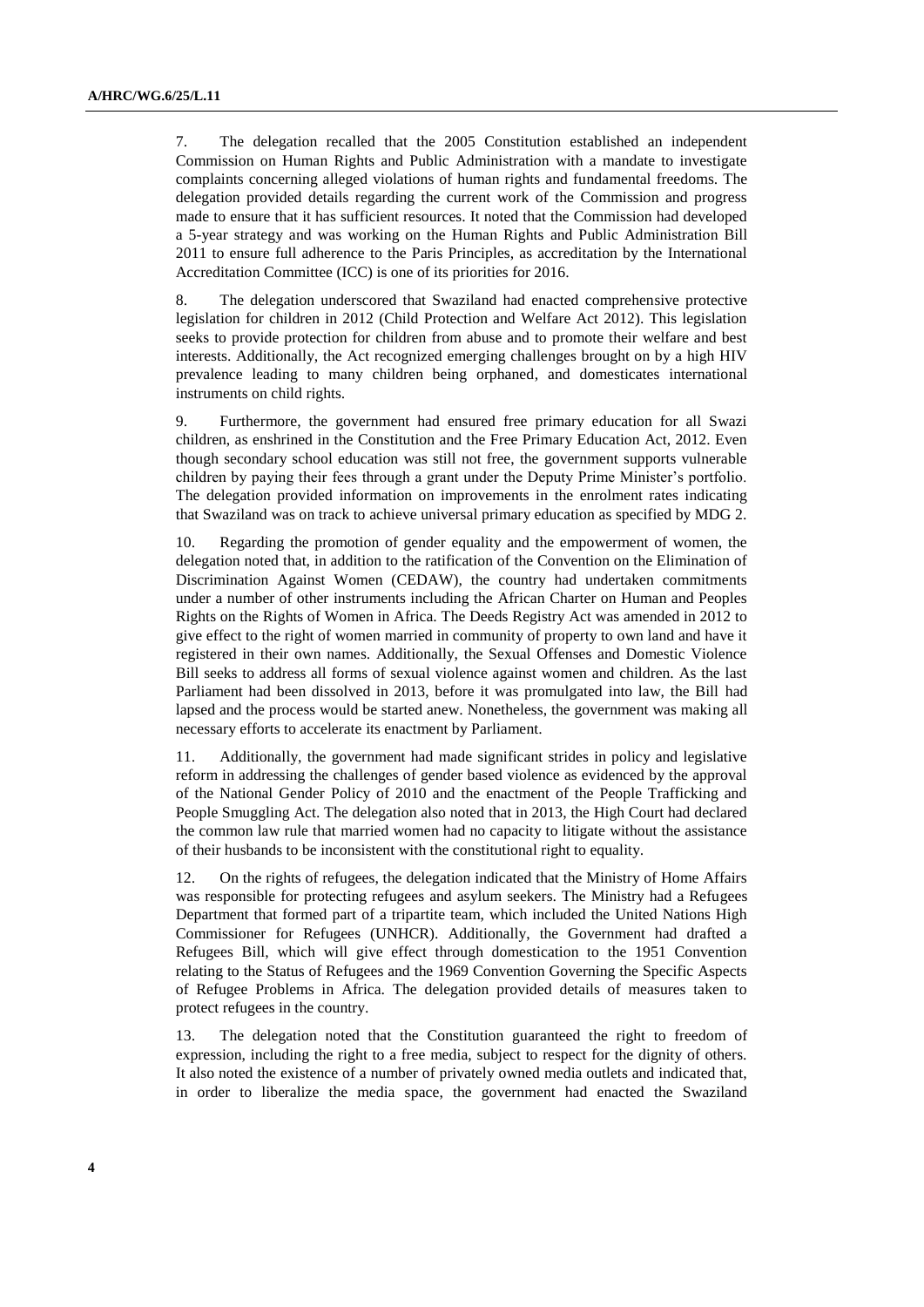Communications Commissions Act. This Act established a communications commission, which will license community and commercial radio and television stations.

14. The delegation stated that the electoral process and participation of political parties was governed by Section 79 of the Constitution, which had been further interpreted by the Supreme Court in a case decided in 2009. Although the case pronounced that political parties were not allowed to field candidates, members of such parties can participate on individual merit. The current Parliament, for example, has members who were elected to Parliament although they were members of political parties.

15. The delegation indicated that the Public Order Act, 1963, that regulates the organization of peaceful assemblies was under review. The Government had drafted a new Public Order Bill, which will repeal the current Act. This Bill will guarantee freedom of peaceful assembly and expression and provide for, among others, notification and consultation in respect of public gatherings and the regulation of powers of the police during public gatherings. The Bill will also do away with the requirement that organisers of a public meeting or public gathering obtain a permit from the police. Conveners of meetings or gatherings will have to give the police prior notice.

16. Since the last review, progress had also been made towards addressing challenges within the Judiciary and to enhance its efficiency. The delegation noted that a Legal Aid Policy had been formulated with the support of United Nations Development Programme (UNDP) and that a Legal Aid Bill, aimed at improving access to justice for the indigent, had been drafted. Moreover, in 2015, the Judiciary had recruited four additional High Court Judges to address the backlog of cases in the courts.

17. The delegation underscored that the Constitution guarantees the independence of the judiciary and that the government, respects and upholds this guarantee and does not interfere with judicial officers in the discharge of their functions. It noted that the tenure of judges is secure.

18. The country had also made substantial progress in ensuring access to safe drinking water by the population. The proportion of persons with access to safe drinking water had increased from 56.4 percent in 1997 to 72.4 percent in 2014 at the national level. The delegation observed that improvements were observed both in the rural and urban areas. Additionally, as of 2014, the proportion of the population estimated to have access to electricity was 65 percent.

19. The delegation noted that the Suppression of Terrorism Act was under review. To this end, the government had drafted the Suppression of Terrorism (Amendment) Bill, 2013. The intention behind the amendments was to bring legislation in line with the Constitution and the country's international obligations. A key feature of the amendment was curtailing the broad definition of "terrorist act", ensuring that the provision is not unduly applied to activities that are not terrorist acts. The delegation indicated that the Bill had been tabled before Parliament under a certificate of urgency and that the legislature had invited the public to make comments on the content of the Bill.

20. The delegation referred to a number of developments regarding access to health care. It noted that there has been an increase in the number of persons with access to Antiretroviral Therapy (ART) due to the introduction of immediate access to ART and treatment for pregnant and breastfeeding mothers. By the end of 2014, there were a total of 125,421 persons on ART, with 7,906 (6%) of these being children under 14 years of age. With an increase in the number of persons on ART, a key priority for the Ministry of Health was to ensure that there was a minimal number of deaths of persons on ART. The number of HIV infected infants born to HIV positive mothers had continued to decrease from 16.4% in 2011 to 9.17 % in 2014 with a target of 5% in 2018. There had also been an increase in the proportion of children having access to HIV testing as early as 6 weeks and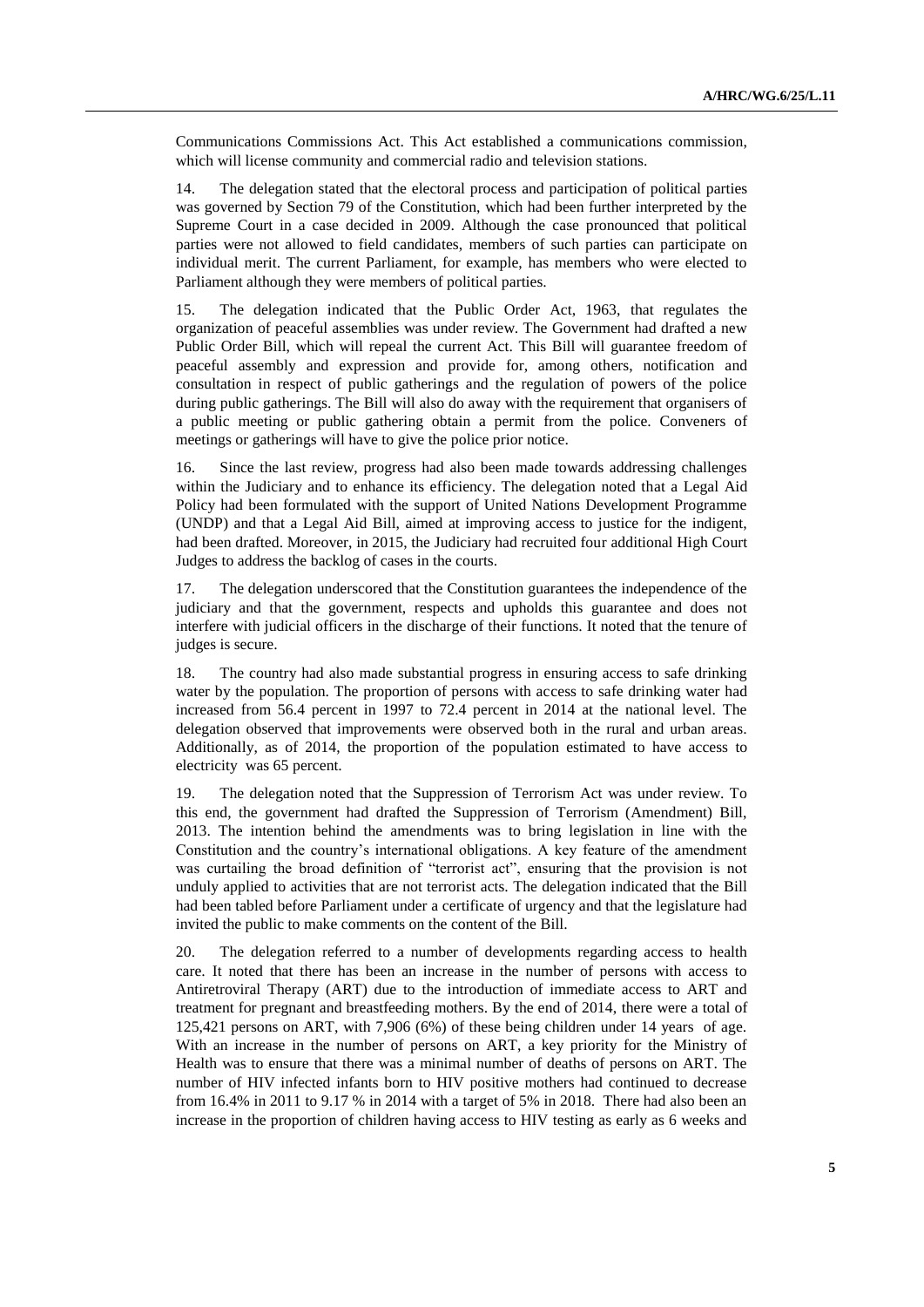the coverage had reached 81%. The government remained committed to financing the procurement of antiretroviral drugs, catering for approximately 90% of the budget.

21. The delegation highlighted that Swaziland's response to Malaria had been very effective and that the country had been recognized for its leadership and efforts in malaria response by the African Union Certification of Malaria Elimination by 2018. Moreover, a strategic plan 2015-2020 had been developed to guide the country after it achieved malaria elimination up until WHO certification in 2018 and beyond. The delegation noted that both the incidence and deaths rates from malaria in the country had dropped significantly as the country drew closer to the elimination of the disease. The delegation then provided detailed information on the main factors and government action that had contributed to this success.

22. In conclusion, the delegation stated that it continued to be committed to its international human rights obligations and was dedicated to ensuring that the human rights of its people were respected. However, the delegation noted that the shortage of personnel and financial resources hindered the compilation and analysis of data, in particular with regard to the preparation of outstanding State Party reports, and acknowledged the need for technical assistance in this regard.

## **B. Interactive dialogue and responses by the State under review**

23. During the interactive dialogue, 69 delegations made statements. Recommendations made during the dialogue are to be found in section II of the present report.

24. Uruguay appreciated the ban on the use of corporal punishment as penalties for minors, as well as the work towards establishing positive discipline methods at the educational and family levels.

25. The Bolivarian Republic of Venezuela noted the Free Primary Education Programme. It welcomed the launch of the HIV-AIDS Programme, the Malaria Prevention Programme, as well as the efforts to address the problems of gender based violence through legislative reform.

26. Zimbabwe noted the enactment of the People Trafficking and People Smuggling Act and the Child Protection and Welfare Act. Zimbabwe also noted that free primary education had been introduced in line with the Free Primary Education Act. It urged Swaziland to work to improve its Treaty Body reporting obligations.

27. Algeria welcomed the measures taken to promote human rights, in particular the fight against torture, the independence of the judiciary, improved access to health, child protection, women's rights, and gender equality.

28. Angola welcomed the progress made in the area of health, particularly the reduction in the number of HIV-AIDS cases and especially cases of children, and the fight against malaria, as well as legislative reforms.

29. Argentina welcomed the ratification of the Convention on the Rights of Persons with Disabilities (CRPD).

30. Armenia appreciated the measures to improve transparency in the recruitment of judicial officers. It also noted that the enrolment rate at the secondary level was extremely low due to its prohibitive costs, adolescent pregnancy and violence in and around schools.

31. Australia expressed concerns on the restrictions placed on freedoms of association and assembly, the prevalence of violence against women and girls, and the anomalies in nationality laws and their apparent inconsistency with the Constitution, which presents a high risk of statelessness. Australia urged Swaziland to invite the UN Special Rapporteurs to visit.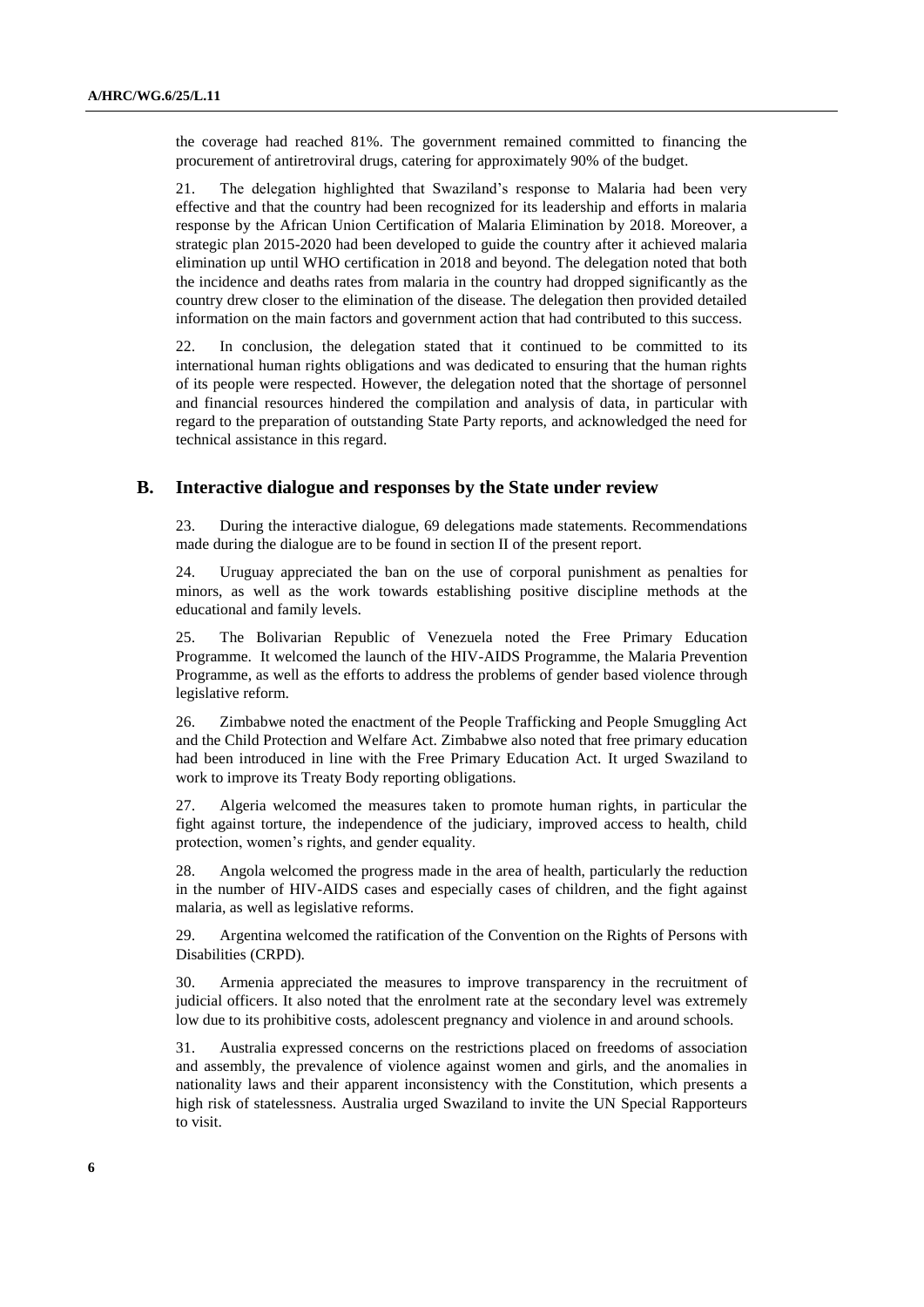32. Botswana commended Swaziland on the ratification of the OP-CRC-AC, and training for judicial and law enforcement officials with emphasis on the handling of children during court cases. It also noted reports of gender inequality, high rates of violence against women and children and incidents of attacks and killings of people with albinism.

33. Brazil noted the implementation of the Free Primary Education Programme, and the fight against HIV/AIDS. It also noted the challenges still faced such as discrimination against people with albinism, rights of children and adolescents, forced labour, and freedom of expression and assembly.

34. Burkina Faso urged Swaziland to: overcome financial obstacles in the education sector to guarantee without discrimination quality education for all children; ensure better prevention of HIV/AIDS; improve its cooperation with the treaty bodies; and provide the National Human Rights Commission with the necessary human and financial resources for it to fully fulfil its mandate.

35. Burundi welcomed the elimination all forms of discrimination against women in law and in practice, human rights education programmes for the judiciary, law enforcement, penitentiary officials, and security forces, as well as measures to combat corruption, and to promote the rights to health and education.

36. Cabo Verde noted that Swaziland had acceded to a number of important human rights treaties. It observed that the main challenge faced seemed to relate to the country's capacity to translate international instruments and commitments more expeditiously into domestic law.

37. Canada acknowledged the adoption of the Children's Welfare and Protection Act calling on the Government to fully implement it, and to amend the Marriage Act of 1964 to harmonize the minimum age of marriage at 18 years of age.

38. Central African Republic welcomed the implementation of the Law on Sexual and Domestic Violence. It encouraged further measures to end discriminatory cultural practices through the application of a national policy that ends stigmatisation and discrimination against people living with HIV/AIDS, and guarantees orphan and vulnerable children access to health services and education.

39. Chad took note of the establishment of a Human Rights Commission. It welcomed Swaziland's ratification of a number of regional and international human rights instruments, measures aimed at prohibiting corporal punishment and to protect children from violence.

40. The Congo welcomed progress made since the first UPR. It noted that Swaziland had established a Human Rights Commission with a mandate for the protection and promotion of human rights and ratified a number of international human rights instruments.

41. Côte d'Ivoire welcomed progress made in the implementation of recommendations from the first review. It highlighted legal, institutional and administrative reforms to ensure the promotion and protection of human rights, in accordance with the country's international obligations.

42. Cuba highlighted actions undertaken to improve gender equality and the provision of human rights training to law enforcement and judicial officials. It called on the international community to support Swaziland with regard to the technical assistance and capacity building needs identified in its national report.

43. Cyprus welcomed the ratification of the CRPD and its Optional Protocol, as well as the 2014 Extended National Strategic Framework on HIV/AIDS. It remained concerned about existing gender-based discrimination and violence against women, in particular in rural areas.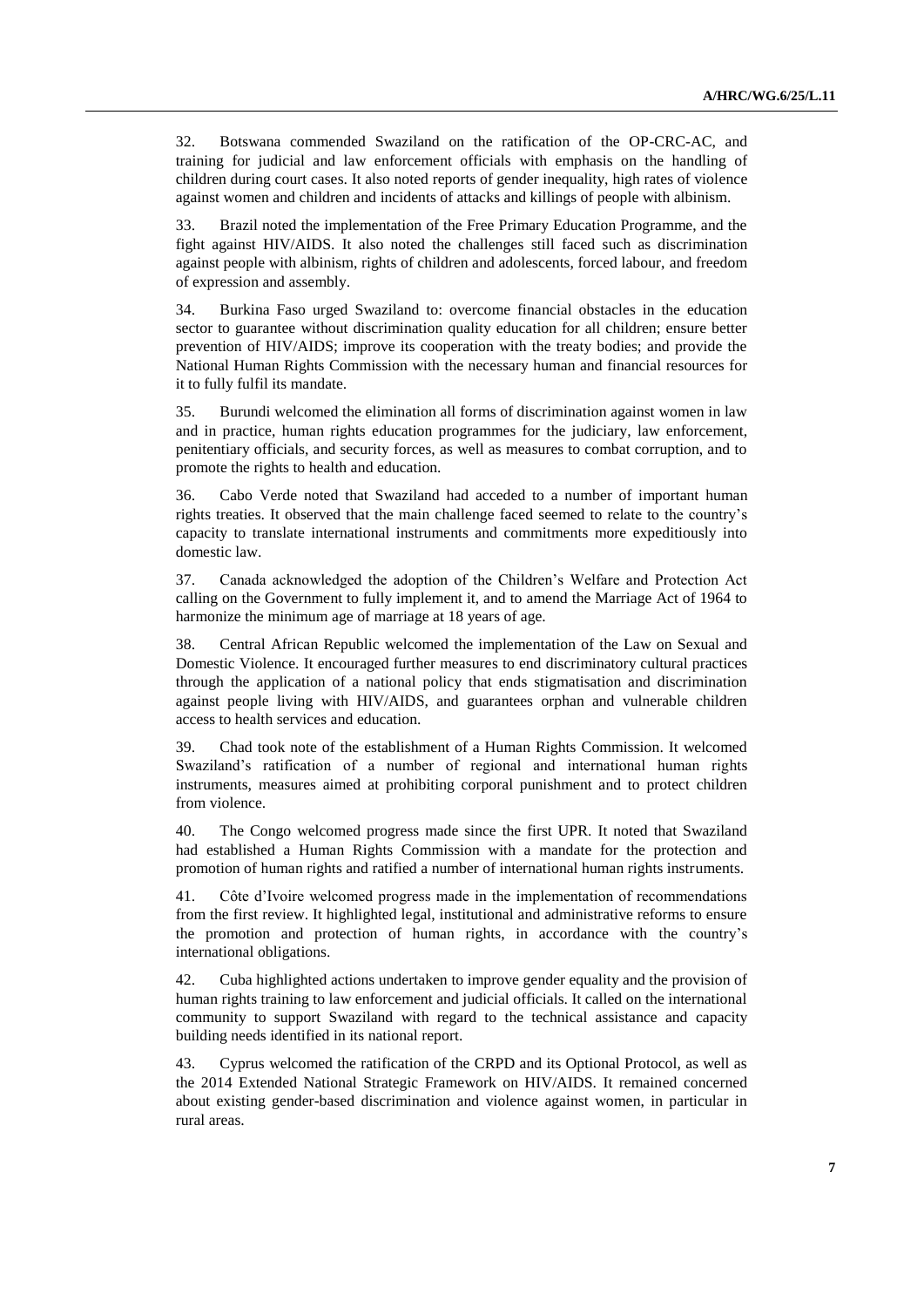44. The Czech Republic warmly welcomed the delegation of Swaziland and the information provided.

45. Denmark noted that Swaziland had accepted recommendations during the first UPR to ratify the Optional Protocol to CAT and welcomed ongoing efforts in this regard. It asked about prospects for approval of the instrument by Parliament.

46. Djibouti was concerned about Constitutional provisions that prevent children born from Swazi women and foreign fathers to obtain nationality. It welcomed measures to ensure universal primary education but was concerned about social barriers that prevent young pregnant girls to continue their education after giving birth.

47. Egypt welcomed efforts in the legislative sphere and the ratification of international human rights instruments, such as CRPD and the OP-CRC-AC and commended action to combat HIV/AIDS. It urged Swaziland to pursue and strengthen work within the education sector, in particular secondary education.

48. Equatorial Guinea welcomed the establishment of the Human Rights Commission, the policy for the protection of children and initiatives for the promotion of gender equality. It invited the international community to provide technical and capacity building assistance to Swaziland.

49. Ethiopia expressed appreciation for the enhancement of the legal framework for the protection of human rights including for the full functioning of the Commission on Human Rights. It encouraged Swaziland to continue implementing policies on education, health and other sectors leading to environmental sustainability.

50. France took note of measures taken by Swaziland since the first UPR, notably the ratification of CRPD and the Optional Protocols to CRC. France asked the delegation to provide information on reforms foreseen to strengthen the independence of the judiciary.

51. Germany expressed concern about the human rights situation, in particular the negative trend in the areas of freedom of expression and freedom of the press. It noted that political parties are still not able to participate in elections.

52. Ghana commended Swaziland for implementing recommendations of the first UPR, in particular the ratification of some international human rights instruments. It shared the concern of the UN country team in Swaziland regarding the high prevalence of HIV/AIDS.

53. Guatemala acknowledged the ratification of various international instruments and the establishment of the Human Rights and Public Administration Commission which, it indicated, attested to the State's commitment to promoting and protecting human rights.

54. Haiti took note of Swaziland's second national report and welcomed the ratification of international instruments on the rights of the child and the rights of refugees.

55. Honduras noted with satisfaction the progress that had been achieved by Swaziland in implementing the recommendations received during the first UPR. It underscored in particular Swaziland's accession to various human rights instruments such as the CRPD and the two Optional Protocols to the CRC.

56. Indonesia welcomed the progress achieved since the first UPR cycle. It commended the efforts made by Swaziland to promote and protect human rights through, inter alia, the ratification of international human rights instruments as well as by strengthening education and health programmes.

57. Italy congratulated measures taken by Swaziland to protect children such as the adoption of the Child Protection and Welfare Act, and the attention devoted to the health sector. It welcomed the establishment of Domestic Violence and Victims Support Centres in police stations.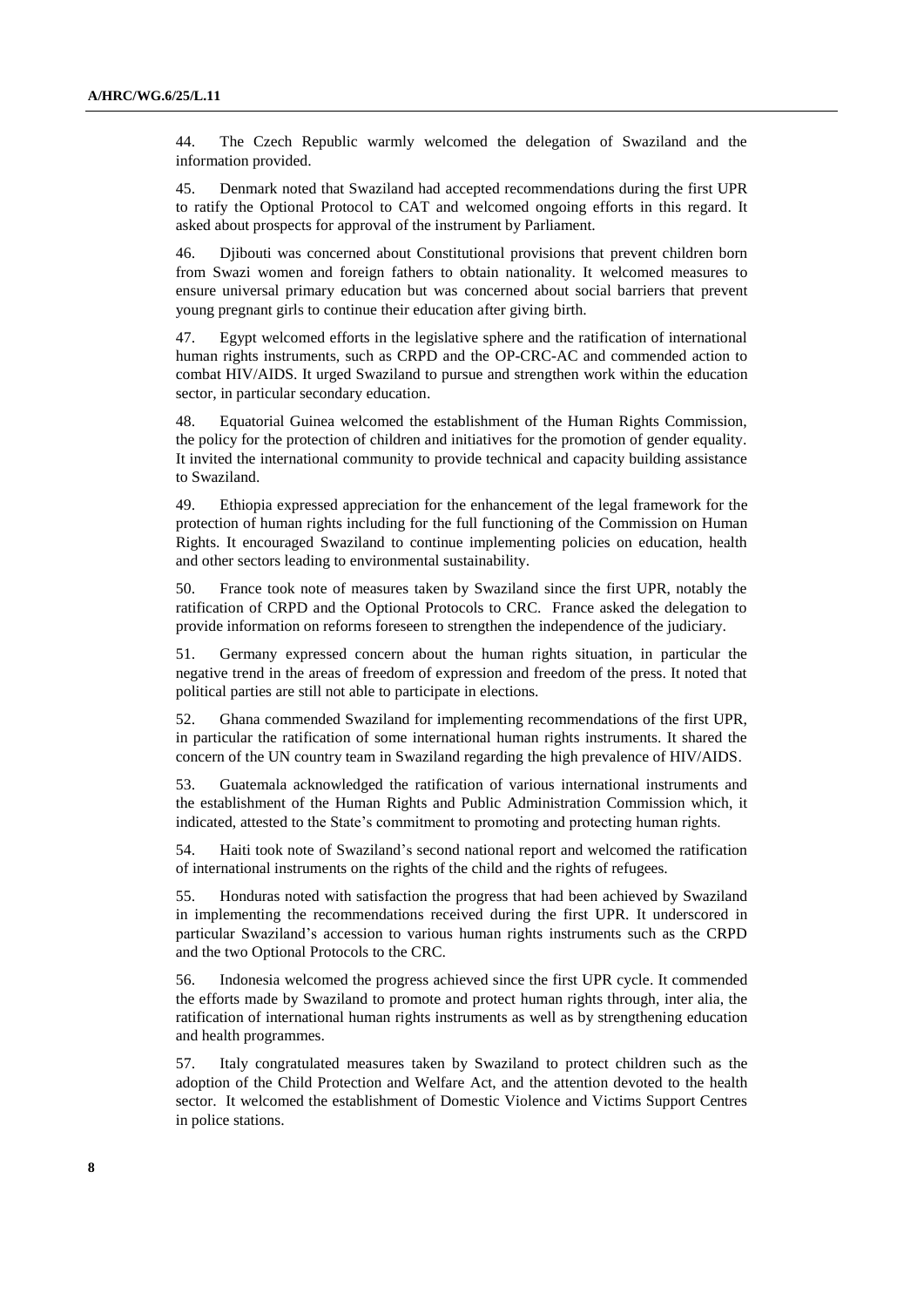58. Kenya congratulated Swaziland for implementing recommendations received during the first UPR cycle, noting the establishment of the Human Rights and Public Administration Commission. It also noted the ratification and implementation of several core international and regional human rights instruments.

59. Latvia appreciated Swaziland's efforts to ensure free primary education, improve the prevention of HIV-AIDS and promote gender equality. It also noted that Swaziland had fallen short in warranting that journalists, political activists and human rights defenders were not hindered in their work.

60. Libya commended the implementation of policies to improve the quality of life of all citizens, the free primary education programme for all school age children, and the programme to combat HIV-AIDS as well as providing ART to pregnant and breast-feeding women.

61. Madagascar welcomed the strengthening of the legal and institutional framework for the promotion and protection of human rights, through several programmes and reforms. It encouraged Swaziland to continue its efforts to undertake other reforms to promote and protect human rights.

62. The delegation then replied to questions sent in advance and issues raised during the dialogue.

63. With regard to human rights violation by the security forces, the delegation stated that whenever members of the security forces were suspected of perpetrating human rights violations an inquiry was opened and, when there was evidence that an offence or violation had been committed, members were prosecuted before the Courts. The outcomes of inquiries into human rights violations by security forces, such as deaths in custody, have always been made public.

64. With regard to steps taken to align domestic laws with the Convention on the Elimination of All Forms of Discrimination against Women, the delegation stated that Swaziland was considering establishing a law reform commission to conduct research and make recommendations for the development and reform of the law. Several laws to fight against discrimination against women already exist but some inequalities persisted in practice and in certain laws, such as those that foresee that women's access to economic resources be mediated through their husbands. The delegation provided details of existing institutions and policies adopted in this regard.

65. On women's participation in politics, the delegation indicated that Swaziland was developing a national strategy on that issue. It was recalled that the Constitution contains provisions to ensure that women constitute 30% of representatives in Parliament.

66. With regard to early marriages, the delegation recalled that Swaziland had enacted the Child and Protection & Welfare Act, which endeavoured to eliminate all harmful practices and enhance protection of the girl child from such practices, and provided that a woman shall not be compelled to undergo or uphold any custom to which she is in conscious opposed. The delegation also highlighted that the Constitution guaranteed equal treatment between men and women and the right of married women, abolishing the practice of inheritance through the system of patriarchy.

67. With regard to questions on how Swaziland had followed the implementation of accepted UPR recommendations, the delegation indicated that immediately after the last review an Inter-Ministerial Committee had been set up to address implementation of UPR recommendations, among others. Details regarding its functioning were provided. The delegation indicated that Swaziland was seeking the assistance of the international community in the implementation of a fully-fledged Secretariat under the Ministry of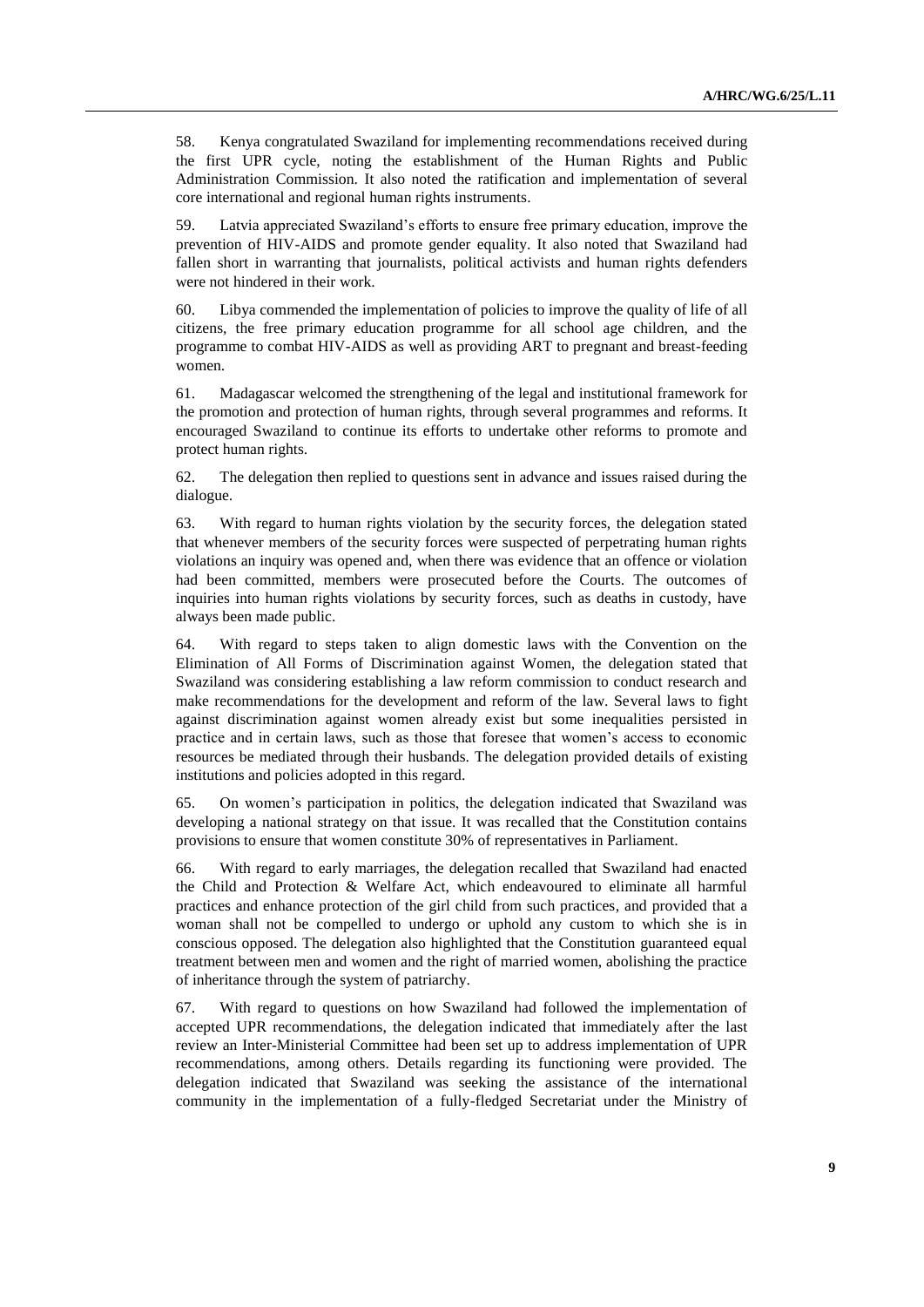Justice and Constitutional Affairs to coordinate this Committee on the implementation of the UPR.

68. On sexual minorities, the delegation stated that Swaziland does not deny access to services based on an individual's sexual orientation. The delegation indicated that though there would be no efforts at this stage to decriminalize same-sex relations, Swaziland did not prosecute anyone for engaging in consensual same-sex relations.

69. With regard to the issue of stigma of person living with HIV, the delegation indicated that both the National Multi Sectoral Strategic Framework 2014-2018 and the Code of Good Practice on Industrial Relations address the issue of discrimination along with other issues.

70. Regarding the juvenile justice system, the delegation indicated that child friendly courts had been established in three of the country's regions. It provided details regarding their procedures and on provisions in the Child and Protection & Welfare Act aimed at protecting children during proceedings.

71. On overcrowding in prisons, the delegation stated that this was a general international problem and that Swaziland had made every effort to ensure that the living standard of prisoners in Swaziland are of high quality.

72. On education, it was highlighted that despite Swaziland's small economy, it paid for tertiary education, which many countries do not do. However, once a person has completed his or her education and were employed they were required to reimburse a part of the amount paid by the State.

73. Malaysia noted the new legislation enabling women to own property and addressing domestic violence against women and children. Malaysia also welcomed the adoption of a comprehensive framework on HIV and AIDS and noted the increased enrolment of children in schools.

74. Maldives welcomed the 2012 Child Protection and Welfare Act, which focuses on abuse prevention and universal primary education. It recognized progress made by Swaziland in ensuring access to safe drinking water to its people.

75. Mali welcomed the ratification of several international and regional human rights instruments, particularly concerning children. It noted the strategy to eradicate malaria in 2015 and significant progress in ensuring free primary education and increased access to antiretroviral drugs against HIV/AIDS.

76. Mauritania welcomed the poverty eradication policy and the universal free primary education programme. It noted the significant progress achieved in ratifying human rights instruments and encouraged Swaziland to continue efforts to bring national legislation in line with its international human rights obligations.

77. Mauritius welcomed the ratification of several conventions and protocols and progress made in fulfilling reporting obligations. It congratulated Swaziland for nearly eliminating Malaria and taking positive steps towards the prevention of HIV and AIDS.

78. Mexico welcomed the revision of legislation to recognize women's rights to access, register and own land. It considered highly positive the abolition of corporal punishment against children in the Child Protection and Welfare Act and urged Swaziland to continue efforts to abolish it in all areas.

79. Montenegro asked about steps undertaken to prevent and eliminate abuse and sexual violence against girls in schools and ensure that perpetrators are punished. It also requested information about legal measures taken to eliminate child, early and forced measures and eliminate polygamy.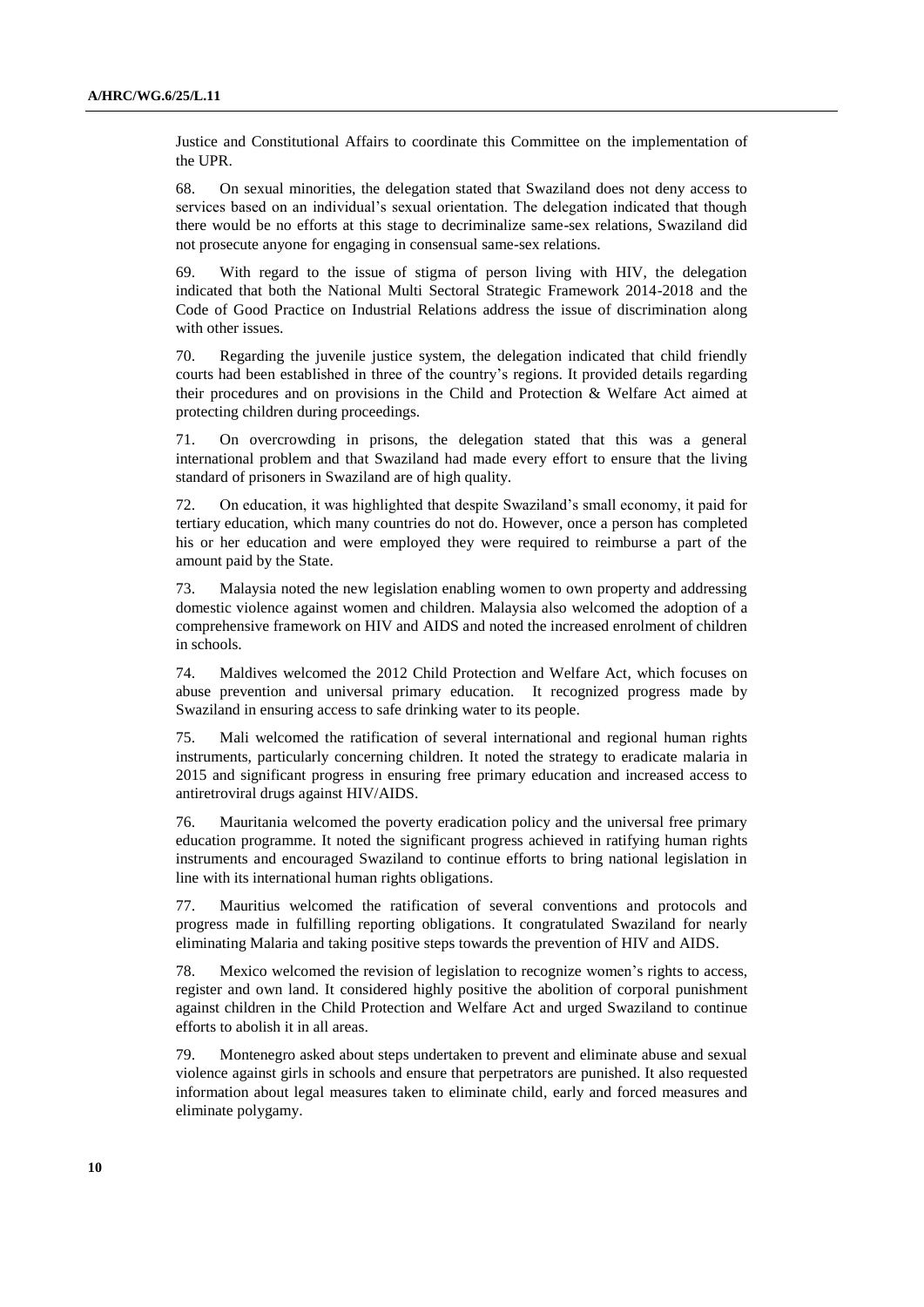80. Morocco welcomed the ratification of the CRPD and the Convention against Transnational Organized Crime and congratulated Swaziland on achievements towards fulfilling MDG 2 on primary education. It encouraged Swaziland to consolidate its efforts on judicial reform and the fight against corruption.

81. Mozambique warmly welcomed new laws and institutions leading towards the achievement of MDG 2 on primary education, eliminating malaria, and increasing access to safe drinking water. It appealed to the international community to provide technical assistance and capacity building for Swaziland.

82. Namibia commended the provision of small financial grants to older persons and efforts to improve the lives of women with disabilities and widows, and was pleased to take note of the adoption of the Extended National Strategic Framework on HIV/AIDS (2014- 2018).

83. The Netherlands commended the strong commitment to ending HIV/AIDS and welcomed commitments in the previous review cycle. Nonetheless, it expressed concern that insufficient steps had been taken relating to civil society space and the prosecution of human rights violations.

84. The Niger welcomed the ratification of CRPD and its optional protocol. It noted with satisfaction the legislation giving effect to women's rights to register and own land and addressing sexual and domestic violence as well as the National Multi Sectoral strategic Framework for HIV and AIDS 2009-2014.

85. Nigeria commended broad consultations with stakeholders on the UPR process and the establishment of new institutional frameworks to promote human rights as well as the ratification of a number of human rights instruments and measures on HIV/AIDS.

86. Norway expressed concern about reports of continued harassment and persecution of political opponents and human rights defenders, challenges faced by trade union confederations in obtaining registration, severe restrictions to political groupings, forceful disruptions of peaceful gatherings and lack of legal protection of women victims of abuse.

87. Pakistan expressed appreciation for efforts made by Swaziland to implement recommendations from the first UPR cycle. It noted positively the new institutional framework to promote human rights and commended the ratification of international human rights instruments.

88. Panama welcomed the adoption of the Child Welfare and Protection Act and the implementation of programmes for free education, combatting HIV/AIDS, malaria, gender equality and the eradication of poverty. It encouraged Swaziland to seek technical assistance from OHCHR.

89. The Philippines commended Swaziland for the establishment of the Human Rights Commission. It was concerned about the continuing lack of safe drinking water and persistent poverty. It urged Swaziland to address concerns on the lack of access to education for both boys and girls.

90. Portugal congratulated Swaziland on the ratification of several key human rights instruments since the first review. It was concerned about reports of restrictions on freedom of expression in Swaziland.

91. The Republic of Korea noted progress since the first review, in particular the ratification of the CPRD, the enactment of the Child Welfare and Protection Act and the implementation of the Free Primary Education Programme.

92. Senegal noted the ratification of several international human rights instruments and welcomed the decision to strengthen the resources of the Commission on Human Rights. It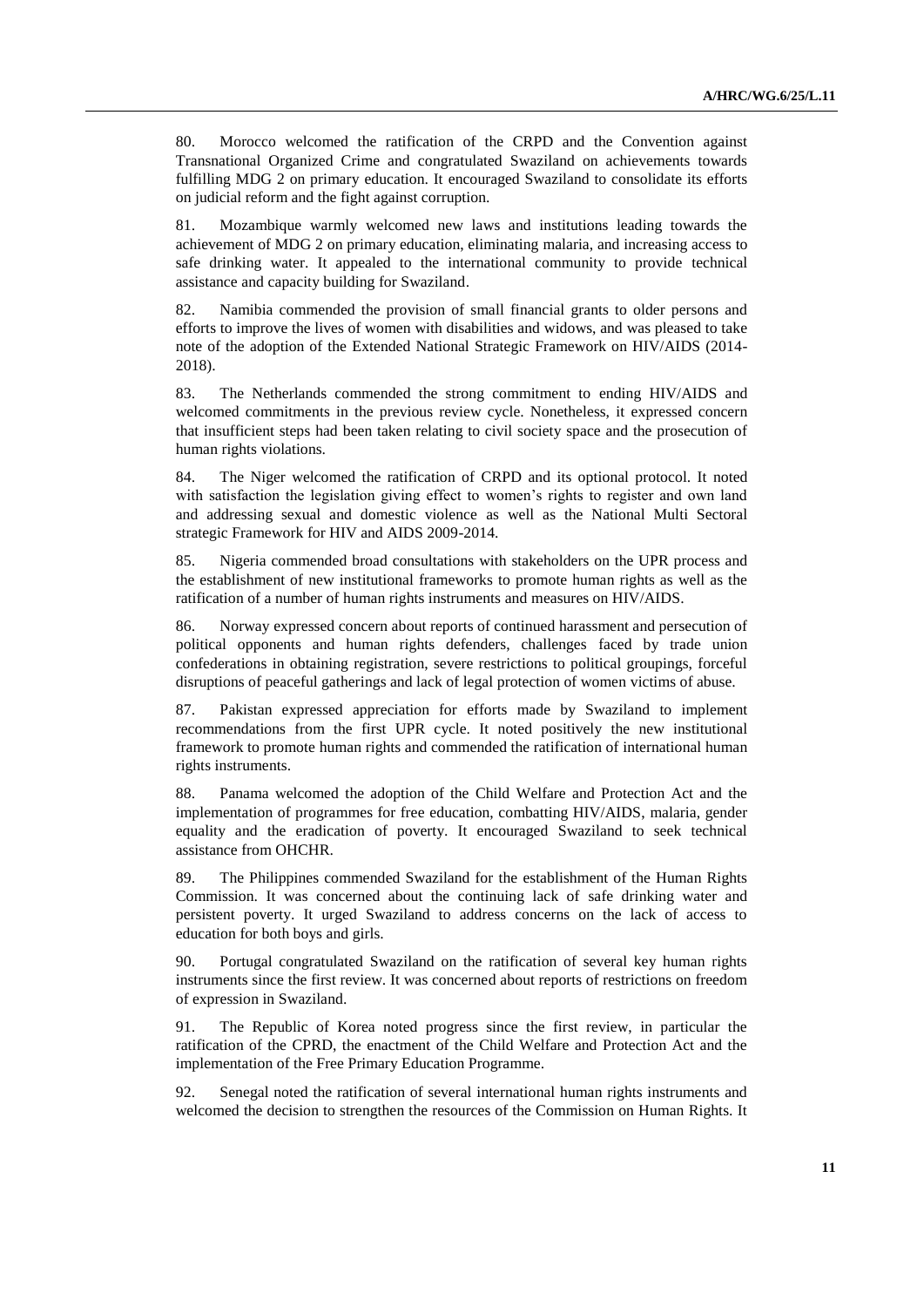invited the international community to provide technical and financial assistance to Swaziland for the implementation of the recommendations.

93. Sierra Leone noted with satisfaction that a *de facto* moratorium on executions had been in place for over a decade and urged Swaziland to consider its abolition. It also urged the country to establish awareness raising campaigns concerning the rights of persons with albinism.

94. Slovenia noted the ratification of some key human rights instruments since the first review, but regretted that Swaziland had decided not to ratify the Rome Statute of the International Criminal Court after accepting its recommendation in the first review to do so.

95. South Africa commend Swaziland for the ratification of key human rights instruments, the creation of key human rights institutions, and the elevation of the Gender and Family Issues unit into the Office of the Deputy Prime Minster.

96. Spain welcomed the advances made by Swaziland in the fields of education and health, in particular the plans for combating HIV/AIDS and the expansion of health facilities. It also welcomed the existence of a national plan for gender.

97. The Sudan applauded the efforts made by Swaziland to strengthen the protection of human rights in fields such as elections, combatting HIV/AIDS as well as its recent ratification of a large number of international human rights instruments.

98. Togo highly appreciated the engagement of Swaziland with civil society on human rights. It took note of Swaziland's determination to submit reports to the treaty bodies. It welcomed the recent ratifications and the Sexual Offences and Domestic Violence Bill.

99. Turkey noted the efforts by Swaziland since the first review, including the ratification of human rights instruments. It appreciated the efforts in the fields of health and primary education. It encouraged the government to strengthen efforts for the protection and promotion of women's rights.

100. Uganda commended the efforts of Swaziland and urged it to expedite implementation of the previous recommendations regarding the national human rights action plan and its capacity to report to the treaty bodies. It noted that women were often subject to discrimination and harmful practices.

101. Ukraine noted the efforts of Swaziland since the first review, particularly the ratification of several instruments. It observed that many significant challenges remained in the areas of violence against women and children, healthcare and torture and ill-treatment.

102. The United Kingdom of Great Britain and Northern Ireland encouraged the government, inter alia, to ensure that the rights to freedom of association and assembly are protected and to amend legislation to ensure that the United Nations Basic Principles on the Independence of the Judiciary are adhered to.

103. The United States of America was deeply concerned about the suppression of the exercise of freedom of association and peaceful assembly. It looked forward to additional reforms relating to trade unions to allow full enjoyment of the right to freedom of association and the right to collective bargaining.

104. The delegation clarified, with regard to the issue of migrant labour, that Swaziland did not have a problem of migrant labour. However, some persons who had originally applied for refugee status had subsequently decided to stay and work in the country.

105. With regard to discrimination of persons with albinism, the delegation recalled that the Constitution guaranteed the principle of non-discrimination and that Swaziland was an inclusive society. The delegation indicated that an incident had occurred in 2010 and that in response, the Prime Minister had issued a statement condemning the attack and assuring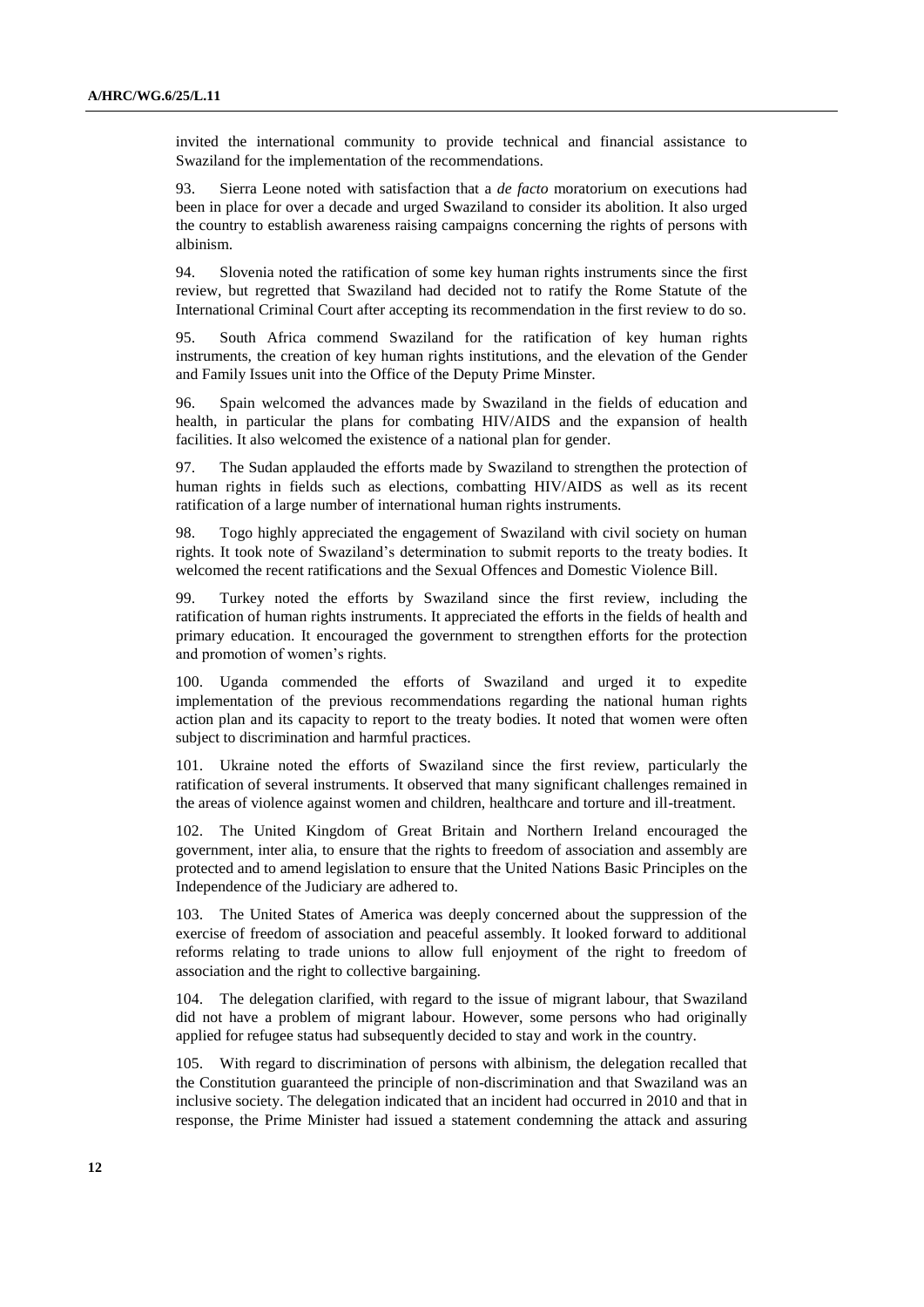Swazi society of the protection of persons with albinism. The government was collecting data so as to develop a response to protect persons from this group. It had also been in contact with the Independent Expert on the enjoyment of human rights by persons with albinism to invite her to visit the country and would welcome international assistance on this issue.

106. In conclusion, the delegation expressed appreciation for the manner in which the session had been conducted as well as its gratitude to the member states for their interventions.

## **II. Conclusions and/or recommendations**

107. **The recommendations formulated during the interactive dialogue/listed below have been examined by Swaziland and enjoy the support of Swaziland:**

107.1. **Undertake reforms with a view to bring national legislation in line with ratified international human rights instruments (Guatemala);**

107.2. **Undertake a comprehensive reform to harmonize its domestic legal system with its Constitution and the international instruments to which it is party (Honduras);**

107.3. **Revise national legislations with a view to ensuring their conformity with the Constitution and with Swaziland's international human rights obligations (Egypt);** 

107.4. **Pursue efforts to ensure the smooth functioning and full independence of the Human Rights Commission, in conformity with the Paris Principles (France);** 

107.5. **Strengthen the structures of the human rights commission in order to bring it to full compliance with the Paris Principles and operationalize the anticorruption commission (Morocco);** 

107.6. **Adopt appropriate legislation to render the Commission of human rights and public administration (HRPAC) fully operational, as well as to strengthen its capacities, and to allocate the necessary financial resources so that it is in full compliance with the Paris Principles as a National Human Rights Institution (Mauritania);** 

107.7. **Provide necessary budgetary and trained human resources to the Commission on Human Rights and Public Administration to empower it to carry out its mandate of advocacy and protection of human rights (Mauritius);**

107.8. **Strengthen national institutions established to protect democracy and human rights and fight corruption (Sudan);**

107.9. **Strengthen the programmes of the national policy for childhood (Sudan);**

107.10. **Expedite implementation of the National Disaster Management Act (Maldives);** 

107.11. **Strengthen the National Disaster Management Authority in the country (South Africa);**

<sup>\*\*</sup> The conclusions and recommendations have not been edited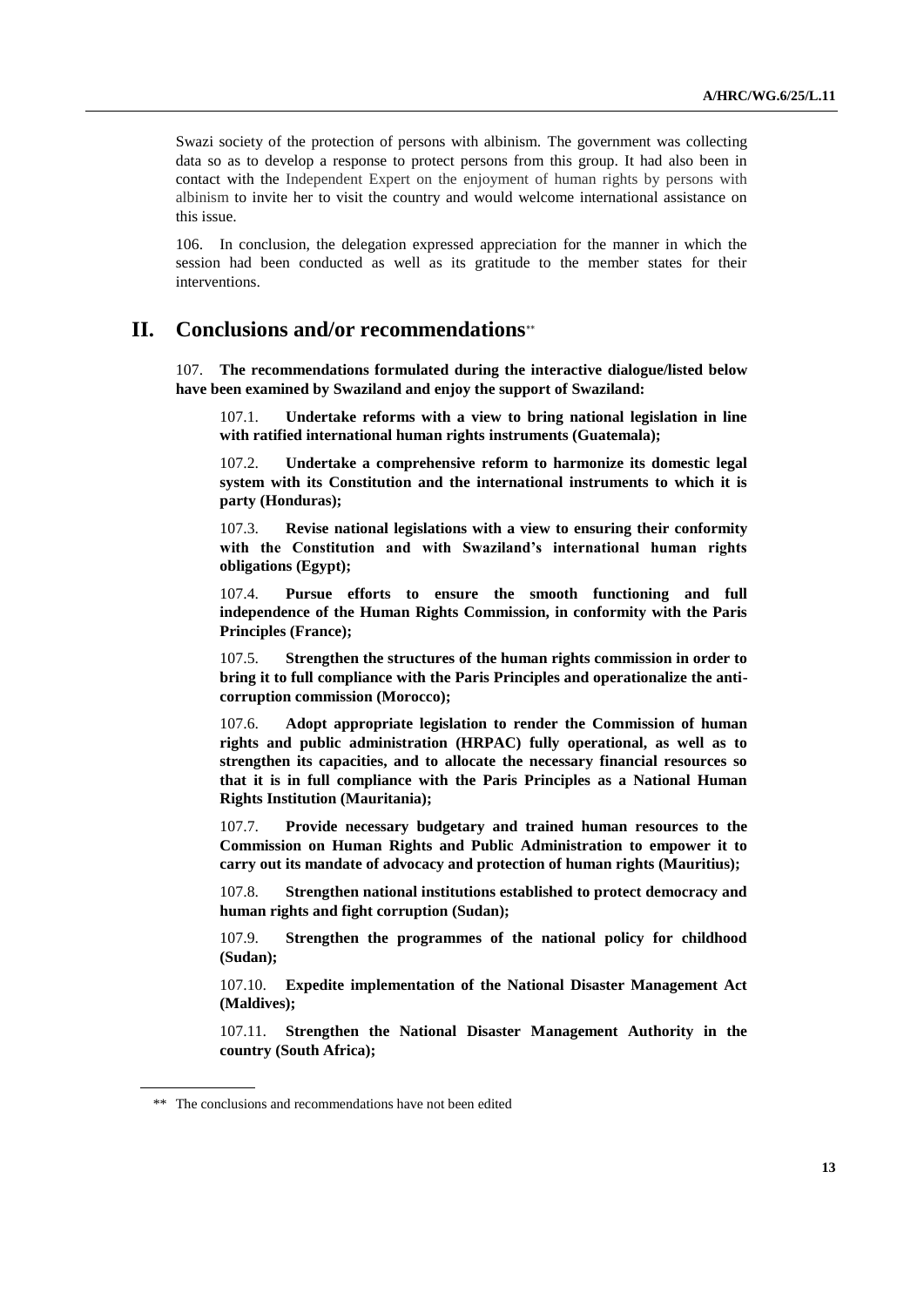107.12. **Reinforce its campaign to raise awareness of human rights issues through the media, at the school level, in youth forums and in community activities (Mauritius);**

107.13. **Establish a national strategy for human rights education and training (Morocco);** 

107.14. **Continue working to ensure that human rights training is carried out more systematically and made available to all relevant interested parties, including the army and prison staff (Cuba);**

107.15. **Consider establishing a permanent inter-ministerial committee responsible for the implementation of its international human rights obligations, inter alia, for coordinating the drafting of the national reports to the Treaty Bodies and for organizing country visits by the Council's Special Procedures (Portugal);**

107.16. **Work in close collaboration with civil society organizations so as to implement all of the recommendations accepted during the Universal Periodic Review (Haiti);**

107.17. **Submit overdue reports to treaty bodies (Ghana);**

107.18. **Submit overdue reports to the relevant treaty bodies (Sierra Leone);**

107.19. **Submit its report to the Human Rights Committee (Kenya);**

107.20. **Take all necessary measures to end discrimination and violence against women and girls (Cyprus);**

107.21. **Step up work to combat stigmatization, discrimination, inequality and gender-based violence in Swaziland's national legislation and policy (Mexico);**

107.22. **Implement strategies in combating gender inequality as well as discriminatory practices against women and strengthen the Gender and Family Issues Unit within the Office of the Deputy Prime Minister in both human and financial terms (Turkey);**

107.23. **Continue to promote women empowerment (Pakistan);** 

107.24. **Work further to promote the rights of women and girls (Senegal);**

107.25. **Abolish laws and practices that encourage discrimination and violence against women and girls (Panama);**

107.26. **Carry out reforms to ensure equality for women and prevent their discrimination in law and practice (Uganda);**

107.27. **Adopt a broad definition of discrimination against women in line with CEDAW (Honduras);**

107.28. **Continue efforts in implementing the Convention on the Elimination of Discrimination against Women and to align all laws and policies with the principles of gender equality and non-discrimination as set out in the CEDAW (Indonesia);**

107.29. **Take action to align all laws and policies with the principle of equality and non-discrimination as stated in the Constitution and in accordance with CEDAW (Uganda);**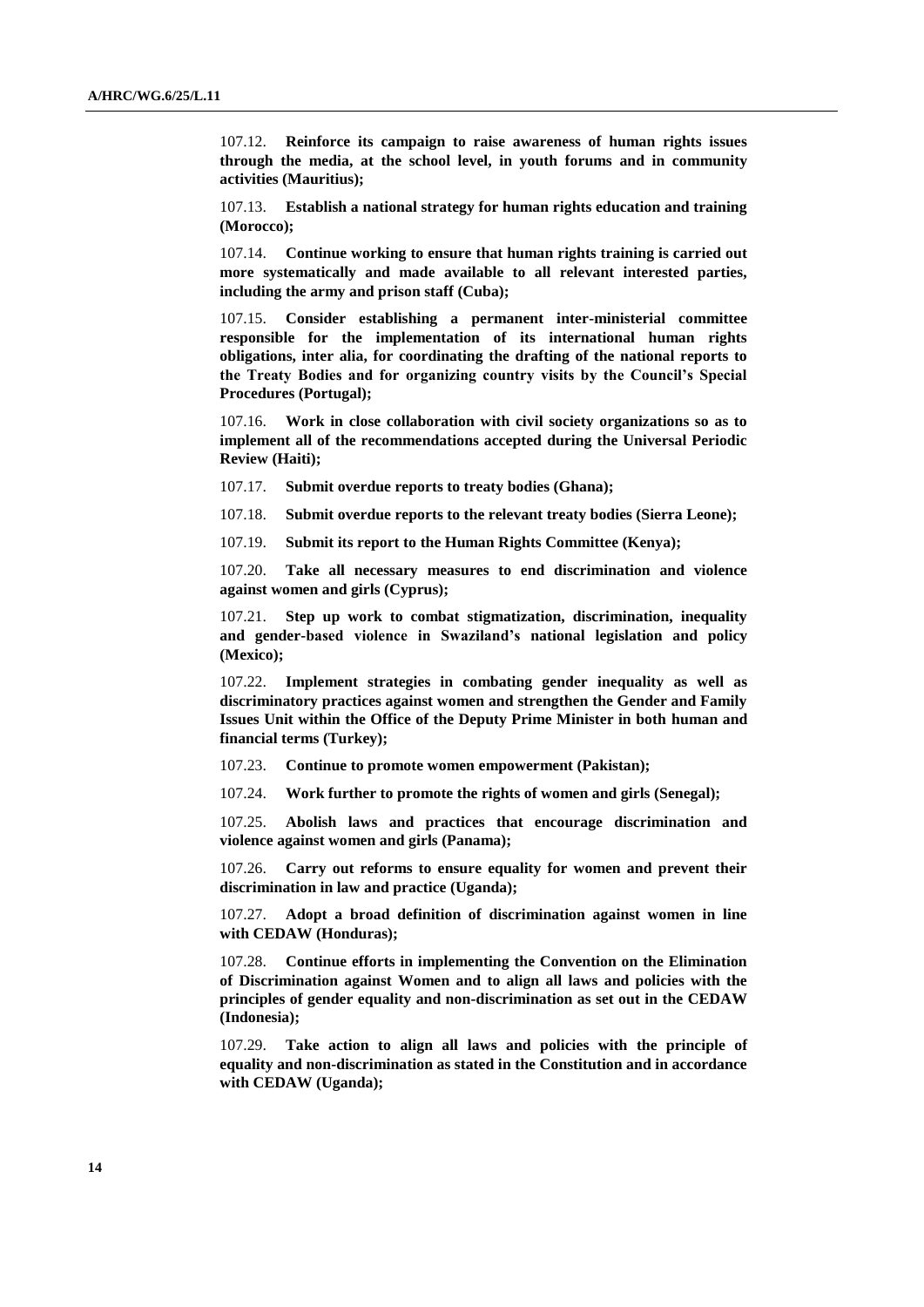107.30. **Enact legislation to protect equality of rights for women in line with the Convention on the Elimination of All Forms of Discrimination Against Women (United Kingdom of Great Britain and Northern Ireland);**

107.31. **Abrogate the domestic legislative and regulatory provisions that discriminate against women and children (Ukraine);**

107.32. **Strengthen legislation and policies on gender equality as well as the prevention and repression of gender-based violence (Côte d'Ivoire);** 

107.33. **Take legal and practical measures that guarantee women equality in the acquisition of land, in access to the means of production and in political representation (Spain);**

107.34. **Take necessary steps to prevent torture and other human rights violations by law enforcement and security services, in accordance with Swaziland's obligations under the Convention against Torture and Other Cruel Inhuman or Degrading Treatment or Punishment, including by ensuring impartial investigations of all allegations, prosecuting perpetrators, and implementing human rights training programs (Canada);**

107.35. **Combat various forms of violence against women (Egypt);** 

107.36. **Enact into law the "Sexual Offences and Domestic Violence Bill" without further delay (Germany);** 

107.37. **Take the measures necessary to accelerate the enactment of the bill on sexual offenses and domestic violence (Panama);**

107.38. **Urgently enact the Sexual Offences and Domestic Violence Bill, and ensure that all domestic legislation is brought into conformity with the country's commitments under CEDAW (Norway);** 

107.39. **Accelerate the Parliamentary adoption procedure of the reform Sexual Offences and Domestic Violence Bill (Togo);**

107.40. **Quickly pass pending legislation related to the protection of women and children including the Sexual Offences and Domestic Violence Bill and the Draft Land Policy (United States of America);**

107.41. **Adopt the Sexual Offences and Domestic Violence Bill especially to protect women from gender-based violence (Namibia);** 

107.42. **Enact and implement laws on sexual offences and violence to address high rates of sexual and gender based violence (Botswana);**

107.43. **Adopt measures to prevent and eliminate all abuses of sexual violence against girls and women and ensure that perpetrators are adequately punished (Turkey);**

107.44. **Adopt a new comprehensive legislation to prevent and combat all forms of discrimination and violence against women (Italy);**

107.45. **Encourage reporting of cases of domestic and sexual violence against women and girls, and ensure that complaints are investigated and the perpetrators are punished with penalties proportional to the seriousness of the offence ending the culture of impunity (Uruguay);** 

107.46. **Strengthen policies on violence against women by means of effective complaint mechanisms and legal and social counselling (Brazil);**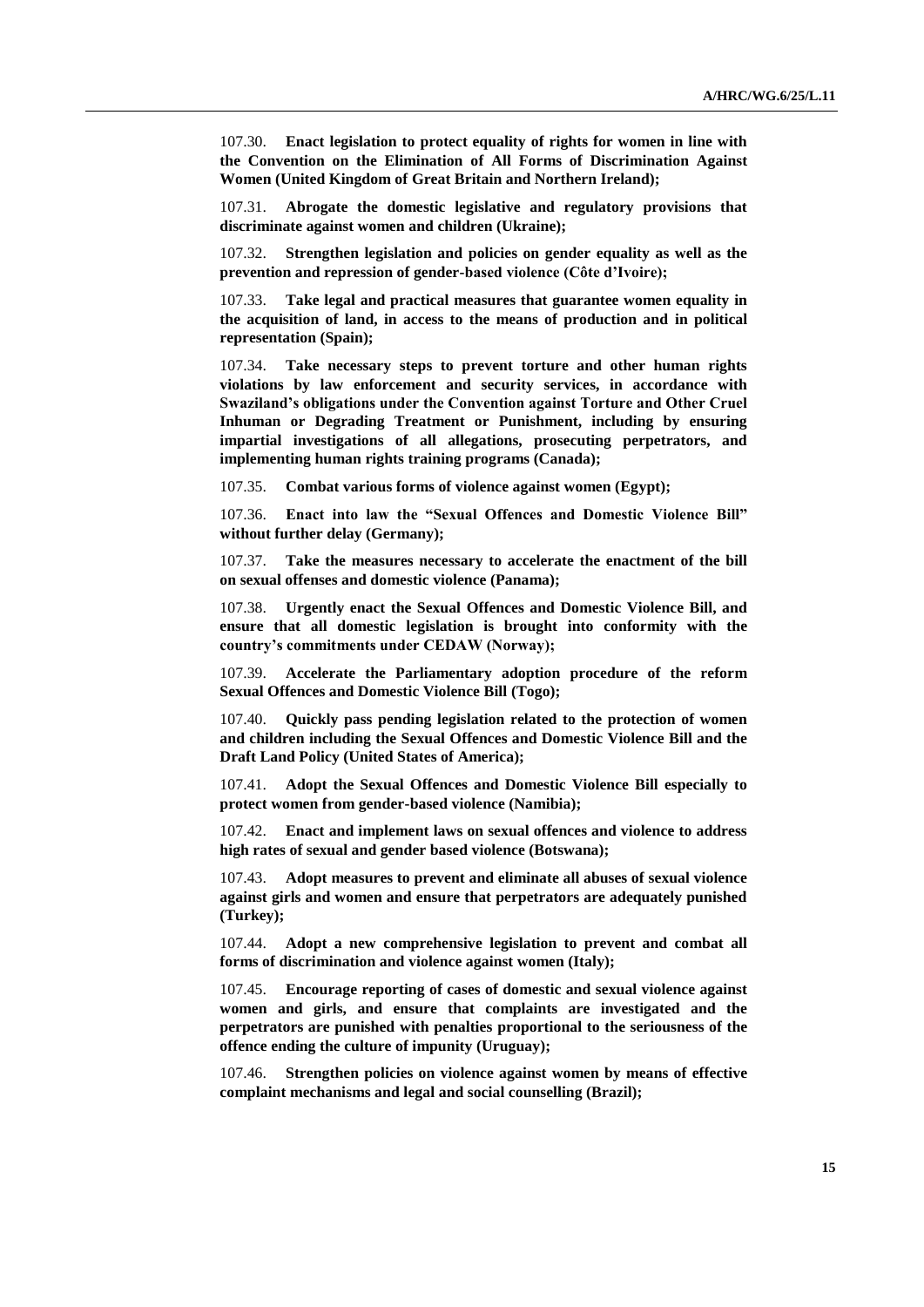107.47. **Apply effectively all protection measures provided for in the Law on the Welfare and Protection of Children (Cabo Verde);** 

107.48. **Take concrete measures towards protecting children from sexual exploitation, including violence against girls with albinism through law enforcement and appropriate sanctions, and active awareness campaign and partnership with local communities to combat impunity (Malaysia);** 

107.49. **Strengthen constitutional protections that ensure the independence of the judiciary and Parliament (South Africa);**

107.50. **Intensify the reform of the judicial system, in particular the plan of access to justice and its independence and impartiality (Cabo Verde);** 

107.51. **Take effective measures to guarantee the impartiality and independence of the judiciary, in accordance with Swaziland's international commitments and obligations, including the UN Basic Principles on the Independence of the Judiciary and the International Covenant on Civil and Political Rights (Canada);**

107.52. **Adopt measures to safeguard the independence of the judiciary in line with the provisions of the United Nations Basic Principles on the Independence of the Judiciary (Mexico);** 

107.53. **Strengthen the independence of the judiciary in line with the UN Basic Principles on the Independence of the Judiciary (Czech Republic);**

107.54. **Ensure the functioning juvenile justice system throughout the country and raise the age of criminal responsibility that comply with the acceptable international standards, as previously recommended (Slovenia);<sup>1</sup>**

107.55. **Strengthen the right to freedom of expression and peaceful assembly (Algeria);** 

107.56. **Review the Suppression of Terrorism Act and Sedition and Subversive Activities Act so that they do not impede the right to freedom of expression as guaranteed under the ICCPR and are fully aligned with Swaziland's Constitution and contain safeguards against any arbitrary abuse directed against dissent or criticism of the authorities or the Government (Czech Republic);** 

107.57. **Amend the Suppression of Terrorism Act of 2008, and the Sedition and Subversive Activities Act of 1938, to guarantee the freedoms of expression, association and assembly (Spain);**

107.58. **Ensure that freedoms of association and peaceful assembly are respected and protected, including by repealing or amending the Suppression of Terrorism Act of 2008 and the Public Order Act (United States of America);**

107.59. **Guarantee freedom of peaceful assembly and association by implementing the new Public Order Bill (Haiti);**

107.60. **Align national legislation with the international standards to guarantee freedom of assembly and association; in particular as regards the notification of the organization of peaceful assemblies (Kenya);**

<sup>&</sup>lt;sup>1</sup> The recommendation as read during the interactive dialogue: "Reiterate recommendation 76.38 from the first cycle" (Slovenia)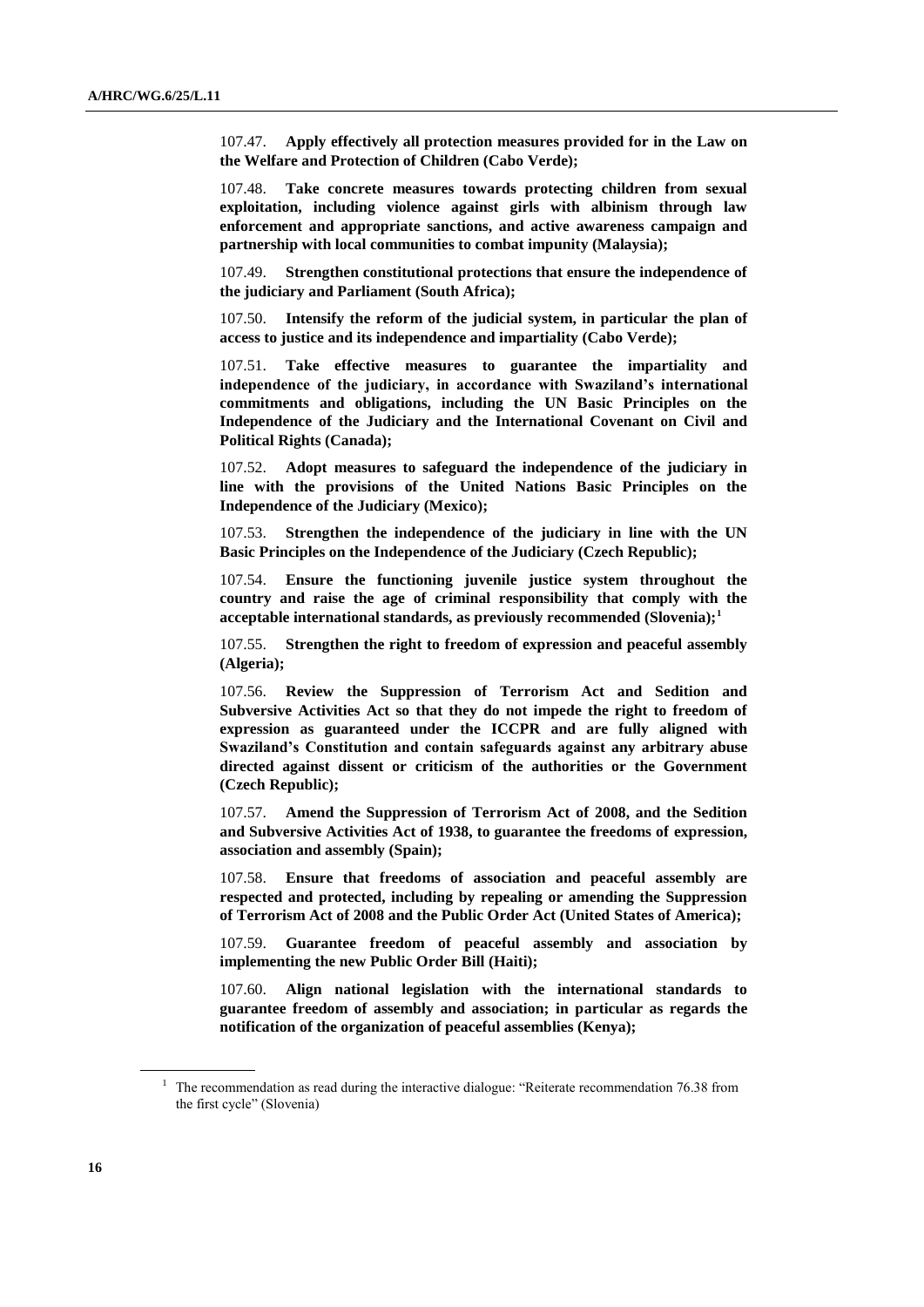107.61. **Ensure the compatibility of national legislation with international human rights standards in order to guarantee freedom of assembly and association (Ukraine);**

107.62. **Continue to promote its successful policies, mainly in the field of economic, social and cultural rights, in order to further increase the quality of life of its people, particularly the most vulnerable sectors of the population (Venezuela (Bolivarian Republic of));** 

107.63. **Continue to take actions to eradicate poverty and reduce the disparities between rural and urban communities through providing the basic necessities, quality education, health services, and the creation of jobs and income-generating opportunities for all (Malaysia);** 

107.64. **Significantly increase spending for potable water supply and sanitation projects, especially in rural areas, up to a value close to 0.5. per cent of gross domestic product (Spain);**

107.65. **Step up the fight against communicable and non-communicable diseases, with a view to lowering the particularly high mortality rate (Congo);**

107.66. **Strengthen measures to prevent and reduce the prevalence of HIV-AIDS (Angola);** 

107.67. **Redouble its efforts on HIV/AIDS response, particularly on prevention strategies and to take steps to address discrimination against persons living with HIV/AIDS (Ghana);** 

107.68. **Continue efforts to combat HIV-AIDS through the National Parliament Strategy on HIV-AIDS for 2016-2021 (Libya);**

107.69. **Continue to implement the adopted HIV/AIDS response strategies, with a view to further reducing new infections (Turkey);**

107.70. **Expedite the implementation of the Extended National Strategic Framework on HIV/AIDS that was adopted in 2014 (Uganda);**

107.71. **Provide follow-up to the expanded strategic framework for national action against HIV/AIDS (Equatorial Guinea);**

107.72. **Further intensify efforts in fighting HIV/AIDS (Ukraine);**

107.73. **Give emphasis on allocating adequate National Funding for the response of the HIV/AIDS problems to implement all required actions in the country (Ethiopia);**

107.74. **Pursue national efforts to reduce the rate of maternal and infant mortality (Egypt);** 

107.75. **Step up efforts to pursuing the right to education for all, particularly in the realization of the right to education for girls (Indonesia);**

107.76. **Continue to provide access to education to children (Pakistan);** 

107.77. **Continue to implement measures to improve and facilitate access to education (Angola);** 

107.78. **Take the necessary steps to improve access to education at all levels (Armenia);** 

107.79. **Redouble efforts for the full realization of the "Education for All" policy (Burundi);**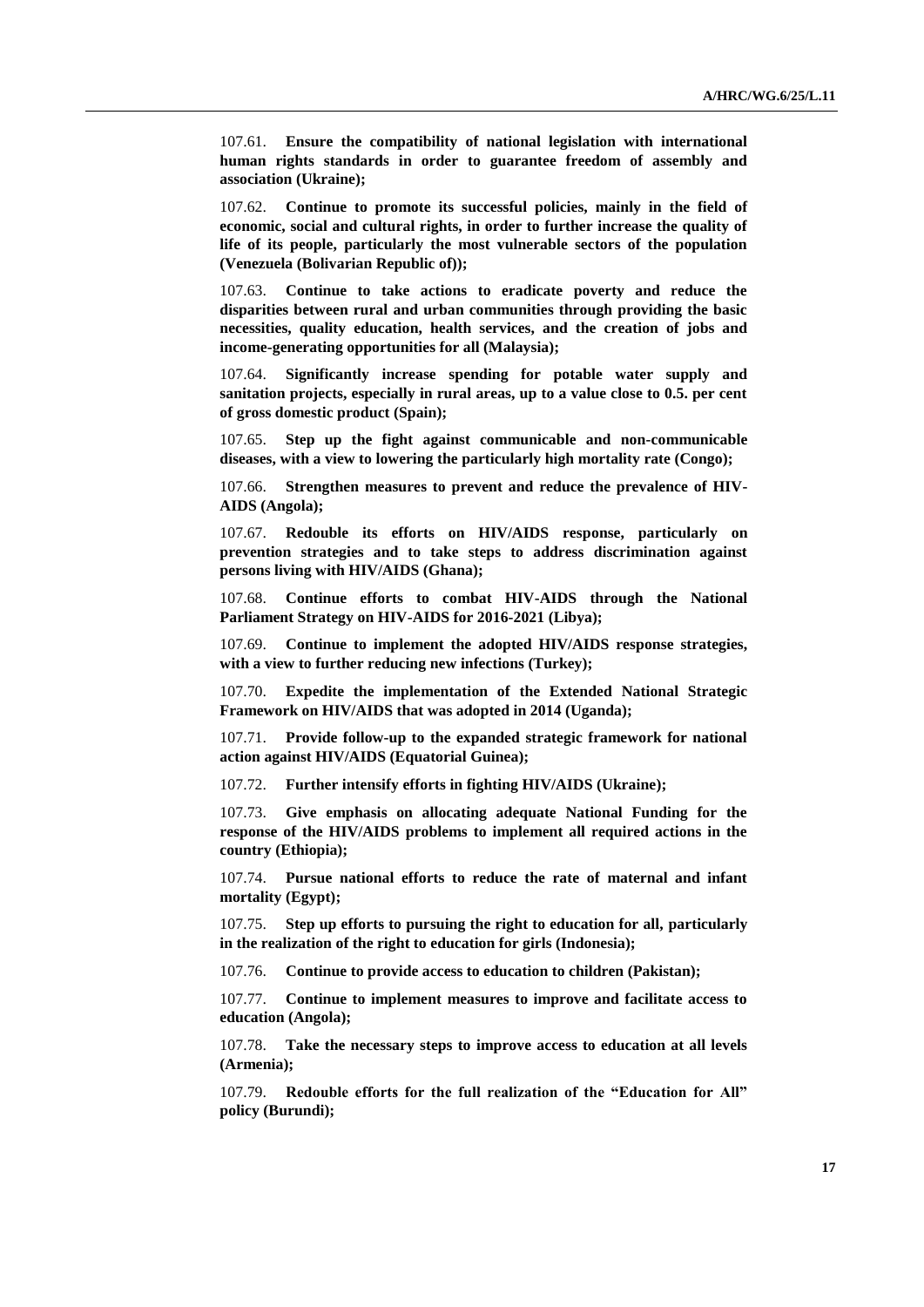107.80. **Improve school enrolment rates by removing all obstacles to access to primary education (Congo);** 

107.81. **Further continue efforts to remove all barriers to access primary education (Ethiopia);**

107.82. **Overcome the challenges and constraints in the free primary education programme, particularly the social factors that limit enrolment for primary education and shortage of appropriately qualified teachers (Nigeria);** 

107.83. **Give priority to the objective of attaining an inclusive and equitative education system that affords all citizens of the country access to high quality free primary education (Cuba);**

107.84. **Eliminate factors preventing boys and girls to enjoy secondary school education and reduce the dropout of school rate (Turkey);**

107.85. **Strengthen the framework of the "Support Program for Teaching and Learning" to reduce inequalities between rural and urban areas (Equatorial Guinea);**

107.86. **Put in place protection measures that would allow the reintegration of teenagers to the education system after having given birth (Djibouti);**

107.87. **Continue to promote its successful programmes to implement the CRPD (Venezuela (Bolivarian Republic of));**

107.88. **Put in place relevant laws that prohibit discrimination in employment on persons with disability and provide access to health care and other services for disabled persons (Uganda).**

108. **The following enjoy the support of Swaziland, which considers that they are already implemented or in the process of implementation:**

108.1. **Ratify the Convention on the Elimination of All Forms of Discrimination against Women (CEDAW) (Kenya);**

108.2. **Accelerate the process of ratifying the Convention Against Torture through its legislature (Nigeria);**

108.3. **Continue to strengthen the rights of women, particularly in relation to the equal pay issue (Sudan);**

108.4. **Prohibit discrimination on the basis of sexual orientation and gender identity, particularly concerning the enjoyment of the right to health (Slovenia);**

108.5. **Ensure and guarantee non-discriminatory access to health services, education, justice and employment for all persons, irrespective of their actual or perceived sexual orientation or gender identity (Spain);**

108.6. **Repeal or amend the Suppression of Terrorism Act of 2008 with a view to bringing it in line with international human rights obligations (Germany);**

108.7. **Take urgent steps to bring the Suppression of Terrorism Act 2008 in line with the Constitution (United Kingdom of Great Britain and Northern Ireland).**

109 **The following recommendations will be examined by Swaziland which will provide responses in due time, but no later than the thirty-third session of the Human Rights Council in September 2016:**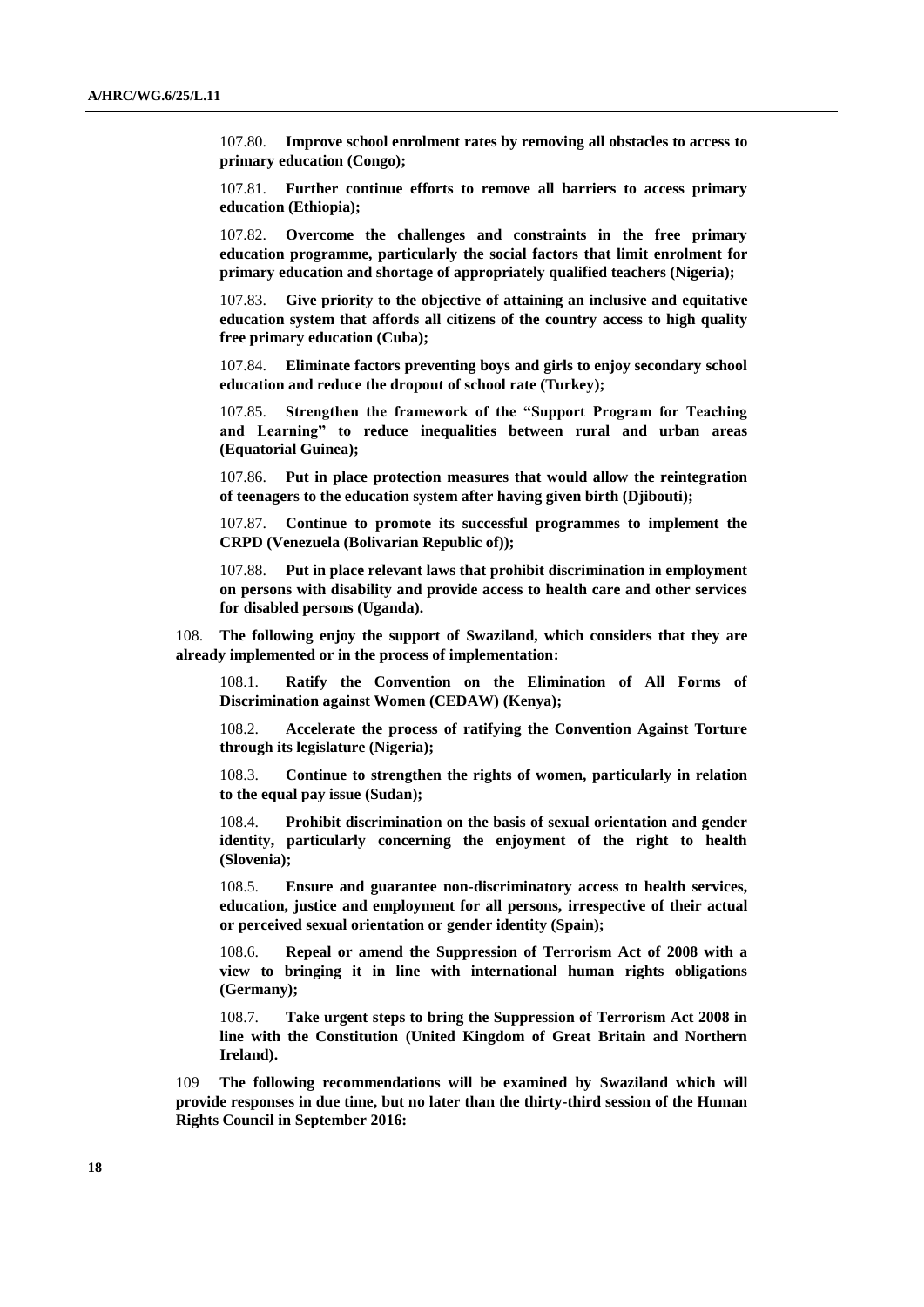109.1. **Consider ratifying the human rights conventions that the country has not yet acceded to (Côte d'Ivoire);**

109.2. **Consider ratification of the Second Optional Protocol to the ICCPR with a view to a de jure abolishing of the death penalty (Namibia);**

109.3. **Ratify the OP2-ICCPR (Uruguay); Ratify the Second Optional Protocol to the International Covenant on Civil and Political Rights (Germany);**

109.4. **Ratify the Second Optional Protocol to the ICCPR, aiming at the abolition of the death penalty (Montenegro);**

109.5. **Ratify the Second Optional Protocol to the International Covenant on Civil and Political Rights and abolish the death penalty (Panama);**

109.6. **Establish a formal moratorium on the death penalty and ratify the Second Optional Protocol to the International Covenant on Civil and Political Rights, with a view to abolishing the death penalty both in practice and in law (Portugal);**

109.7. **Undertake all the necessary legislative and Constitutional reforms to abolish the death penalty and accede to the Second Optional Protocol to the ICCPR (Mexico);**

109.8. **Establish a formal moratorium on the death penalty with a view to abolishing the death penalty and ratifying the OP2-ICCPR (Australia);** 

109.9. **Sign and ratify OP-CEDAW (Turkey);**

109.10. **Accede to the Optional Protocol to the Convention on the Elimination of All Forms of Discrimination against Women (Togo);**

109.11. **Consider ratifying the Optional Protocols to the Convention against Torture, Convention on the Elimination of Discrimination Against Women and the Convention on the Rights of the Child (Philippines);**

109.12. **Ratify the Optional Protocol to the Convention on the Elimination of all forms of Discrimination Against Women (South Africa);**

109.13. **Ratify the Optional Protocol to the Convention Against Torture (OP-CAT) (Kenya); Ratify the OP-CAT (Uruguay); Ratify OP-CAT (Honduras); Ratify the OP-CAT (Guatemala); Ratify the Optional Protocol to CAT (Czech Republic); Ratify the OP-CAT (South Africa); Ratify OP-CAT (Slovenia);**

109.14. **Intensify its efforts to ratify the Optional Protocol to the Convention against Torture and other Cruel, Inhuman or Degrading Treatment (Denmark);**

109.15. **Accede to the Optional Protocol to the Convention against Torture and Other Cruel, Inhuman or Degrading Treatment or Punishment (Togo); Accede to the Optional Protocol to the Convention against Torture and Other Cruel, Inhuman or Degrading Treatment or Punishment (France);**

109.16. **Consider ratifying the International Convention on the Rights of Migrant Workers and their Families (Philippines);**

109.17. **Ratify the ICRMW (Guatemala); Ratify the ICRMW (Uruguay); Ratify the ICRMW (Honduras); Ratify the ICRMW (Cabo Verde); Ratify the International Convention on the Protection of the Rights of All Migrant Workers and Members of their Families (Congo);**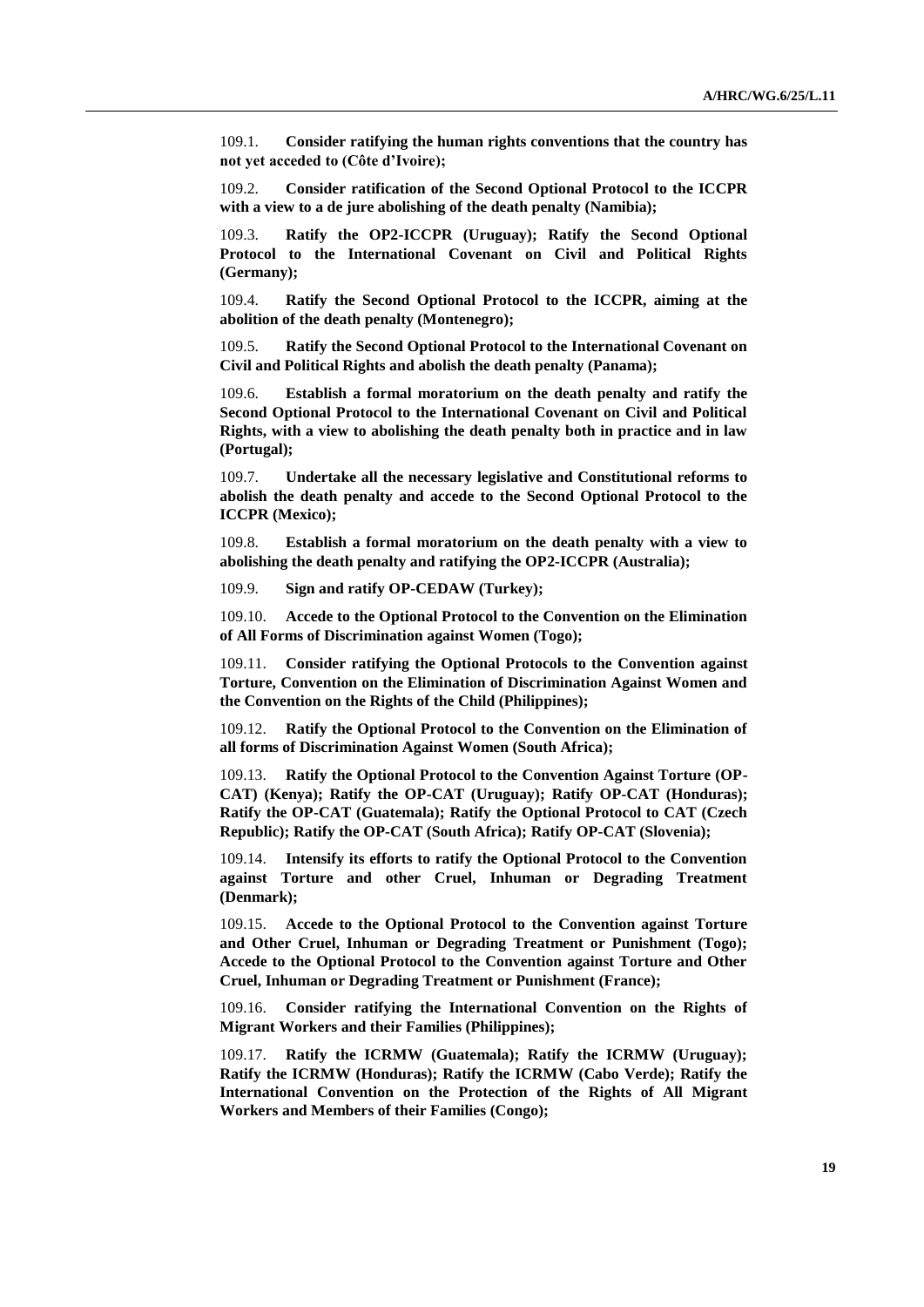109.18. **Accede to the ICRMW (Indonesia);**

109.19. **Ratify and accede to the ICRMW (Sierra Leone);**

109.20. **Accede to regional and international treaties to which it is not party including the ICRMW, the ICPPED and to include the provisions of these instruments in its domestic legislation (Madagascar);**

109.21. **Ratify and accede to ICPPED (Sierra Leone);**

109.22. **Continue to accede to the main international human rights instruments, to which it is not yet a party, in particular the ICPPED (Argentina);**

109.23. **Ratify the International Convention for the Protection of All Persons from Enforced Disappearance, signed in 2007 (France);** 

109.24. **Ratify the ICPPED (Cabo Verde); Ratify the ICPPED (Honduras);**

109.25. **Accede to the Convention on Enforced Disappearances (Nigeria);** 

109.26. **Accede to the Convention on the Prevention and Punishment of the Crime of Genocide (Armenia);** 

109.27. **Ratify the Indigenous and Tribal Peoples Convention 169 of the ILO (Honduras);** 

109.28. **Repeal discriminatory provisions in the Constitution and Citizenship Acts (Ghana);** 

109.29. **Take new measures to put an end to cultural practices that discriminate against children with disabilities, women, and all persons living with HIV-AIDS (Haiti);**

109.30. **Repeal without delay all legal and regulatory provisions that are not in conformity with the Convention on the Elimination of All Forms of Discrimination against Women, (CEDAW) ratified by Swaziland in 2004, and actively combat violence and discrimination against women (France);** 

109.31. **Align national laws in accordance with the principles outlined in CEDAW to address women's rights that include land acquisition, equality and citizenship of children (Botswana);**

109.32. **Enact legislation to ensure the ability of all Swazi citizens, regardless of their sex, to confer citizenship upon their children (Australia);**

109.33. **Consider amending its domestic laws to grant women equal rights with men with regard to transmission of their nationality to their children (Republic of Korea);**

109.34. **Modify articles 43 and 44 of the Constitution so that Swazi women, in the same way as men, can transmit their nationality to their children and their foreign spouses (Djibouti);**

109.35. **Modify its national laws to ensure that mothers can pass on nationality to their offspring regardless of the nationality of the father (Sierra Leone);**

109.36. **Amend legislation that denies Swazi citizenship to children born of foreign fathers (Honduras);**

109.37. **Abolish the death penalty, as previously recommended (Slovenia);**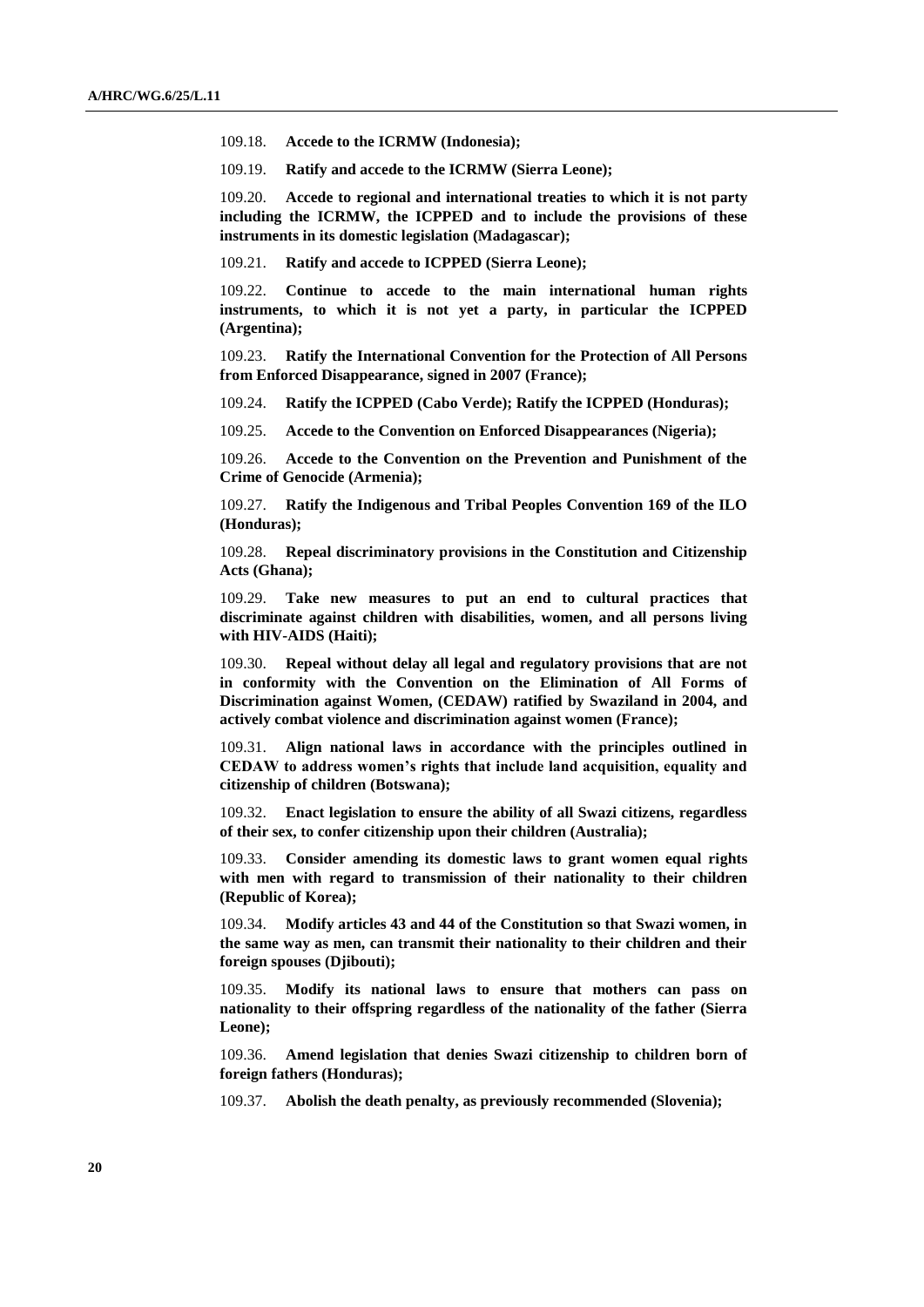109.38. **Formally establish a moratorium on the application of the death penalty, as a first step towards its definitive abolition (France);**

109.39. **Consider establishing a de jure moratorium of capital executions with a view to fully abolish the death penalty (Italy);**

109.40. **Create a national registry of persons with albinism to prevent the killing of women and girls with albinism that are used for rituals (Uruguay);** 

109.41. **Prohibit traditional practices that endanger the physical and psychological integrity of women, such as those affecting women and girls with albinism (Argentina);** 

109.42. **Protect persons with albinism against ritual crimes more effectively (Senegal);**

109.43. **Thoroughly investigate and prosecute incidents of violence perpetuated against persons with albinism (Sierra Leone);**

109.44. **Adopt measures for providing protection to women and girls with albinism, including by effectively investigating all instances of violence against them, and by prosecuting and punishing the perpetrators appropriately (Slovenia);**

109.45. **Adopt specific legislation criminalizing torture (Brazil);** 

109.46. **Criminalize torture and ensure impartial and effective investigations related to allegations of torture and punish the perpetrators of acts of torture (Togo);**

109.47. **Implement measures to improve prison conditions (Angola);** 

109.48. **Take immediate and effective measures to bring conditions at all detention facilities into line with the UN Standard Minimum Rules for the Treatment of Prisoners (Canada);**

109.49. **Take immediate action to align all domestic laws and pending legislation with CEDAW, adopt without further delay the Bill on Sexual Offences and Domestic violence and, take all necessary measures to abolish traditional practices that are harmful to women and girls (Latvia);**

109.50. **Strengthen measures to combat gender-based violence and gender inequality in practice, motivated by discriminatory traditional practices (Algeria);** 

109.51. **Enact legislation to ensure women and girls' rights are protected, including legislation banning early and forced marriages (Australia);**

109.52. **Ban early and/or forced marriages (Chad);** 

109.53. **Take effective legal steps to eliminate child and forced marriage (Ghana);**

109.54. **Take concrete measures to prohibit and eliminate child or forced marriage (Panama);**

109.55. **Take action to ensure the legal age of marriage of 18 years is enforced nationwide for both boys and girls (Maldives);**

109.56. **Raise the legal minimum age of marriage to 18 years for girls (Sierra Leone);**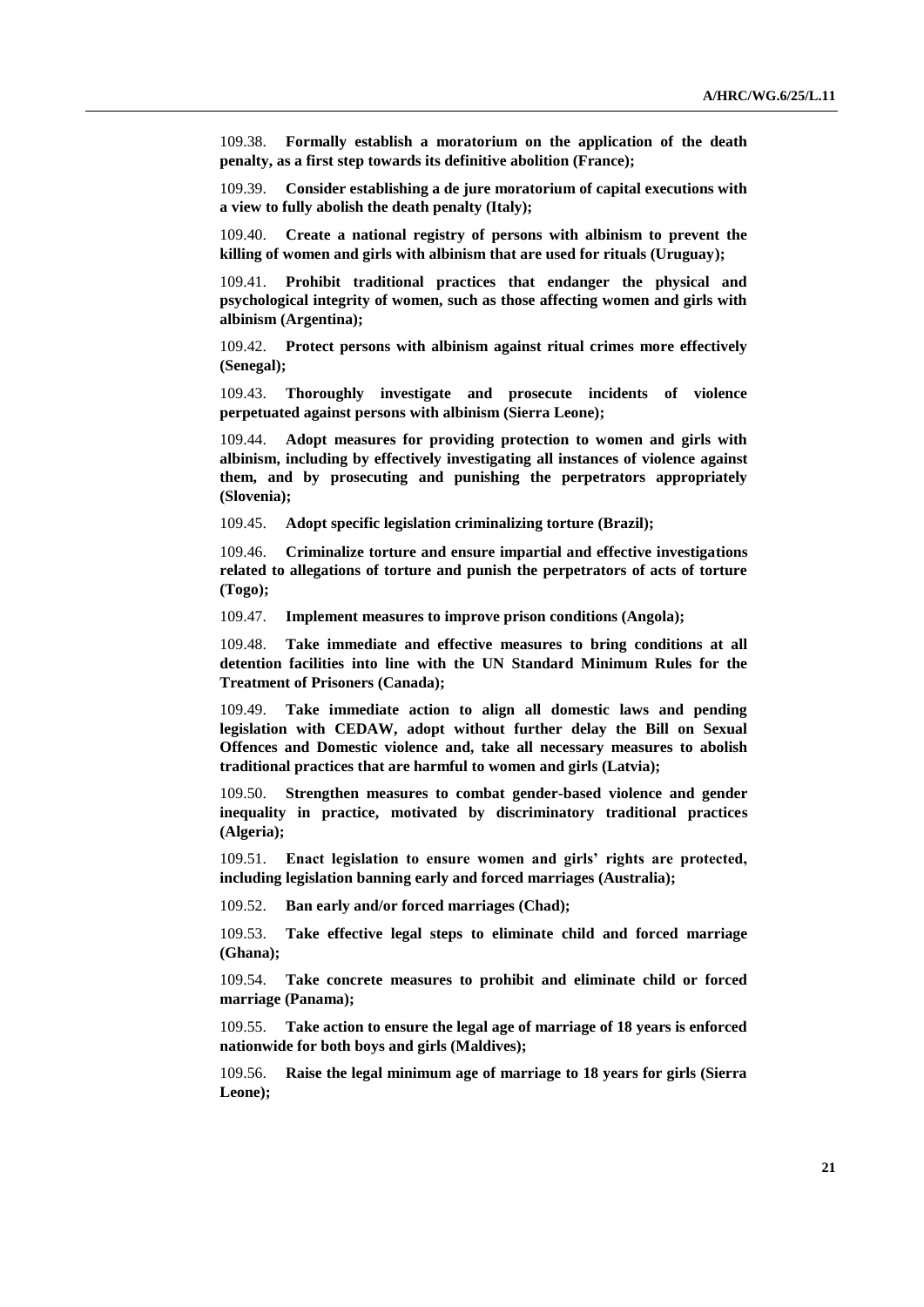109.57. **Protect girls from early or forced marriages both in law and in practice (Spain);**

109.58. **Take appropriate measures to prohibit corporal punishment in all settings (Montenegro);** 

109.59. **Take the necessary steps to combat and eradicate forced labour (Honduras);**

109.60. **Amend laws and regulations governing the Judicial Service Commission, including by removing the Crown's control over the Commission's composition (United States of America);**

109.61. **Guarantee respect for civil and political rights, in particular freedom of expression and freedom of association, and take the necessary measures so that journalists, human rights defenders and members of all political parties can exercise their activities freely (France);** 

109.62. **Remove all restrictions, in law and practice, which prevent the full enjoyment of the right to freedom of expression, association and assembly and create an enabling environment for civil society in line with its previous UPR engagements (Latvia);**

109.63. **Ensure unhindered enjoyment of the right to freedom of expression, and an enabling environment, where members of civil society are not prohibited from exercising their rights to freedom of peaceful assembly and association, in accordance with the principles of democracy (this is also in line with international obligations under the International Covenant on Civil and Political Rights as well as the undertaking made in the 2011 UPR) (Netherlands);** 

109.64. **Fully implement its constitutional provision on freedom of expression and establish a freedom of information law in accordance with international standards (Portugal);**

109.65. **Remove, in legislation and in practice, all restrictions preventing the full enjoyment of the freedom of expression as guaranteed under the International Covenant on Civil and Political Rights and other international documents (Ukraine);**

109.66. **Repeal laws that restrict civil rights, including the Royal Decree of 1973 and components of the Suppression of Terrorism Act, and develop a legislative framework to protect the rights to freedom of expression, association and peaceful assembly, including rights related to forming and participating in political parties and civil society organizations (Canada);** 

109.67. **Adopt all necessary measures to remove the restrictions which prevent the full enjoyment of the right to freedom of expression and association and to amend the "Suppression of Terrorism Act" of 2008 and other relevant legislation in line with international standards (Italy);**

109.68. **Reform the Terrorism Act of 2008 and other security legislation which affect the freedom of expression, association and information, with a view to guaranteeing the full enjoyment of civil and political rights and their conformity with the international standards (Mexico);** 

109.69. **Fully respect the rights of all citizens to freedom of assembly and association, including by allowing labour, political and civil groups to assemble**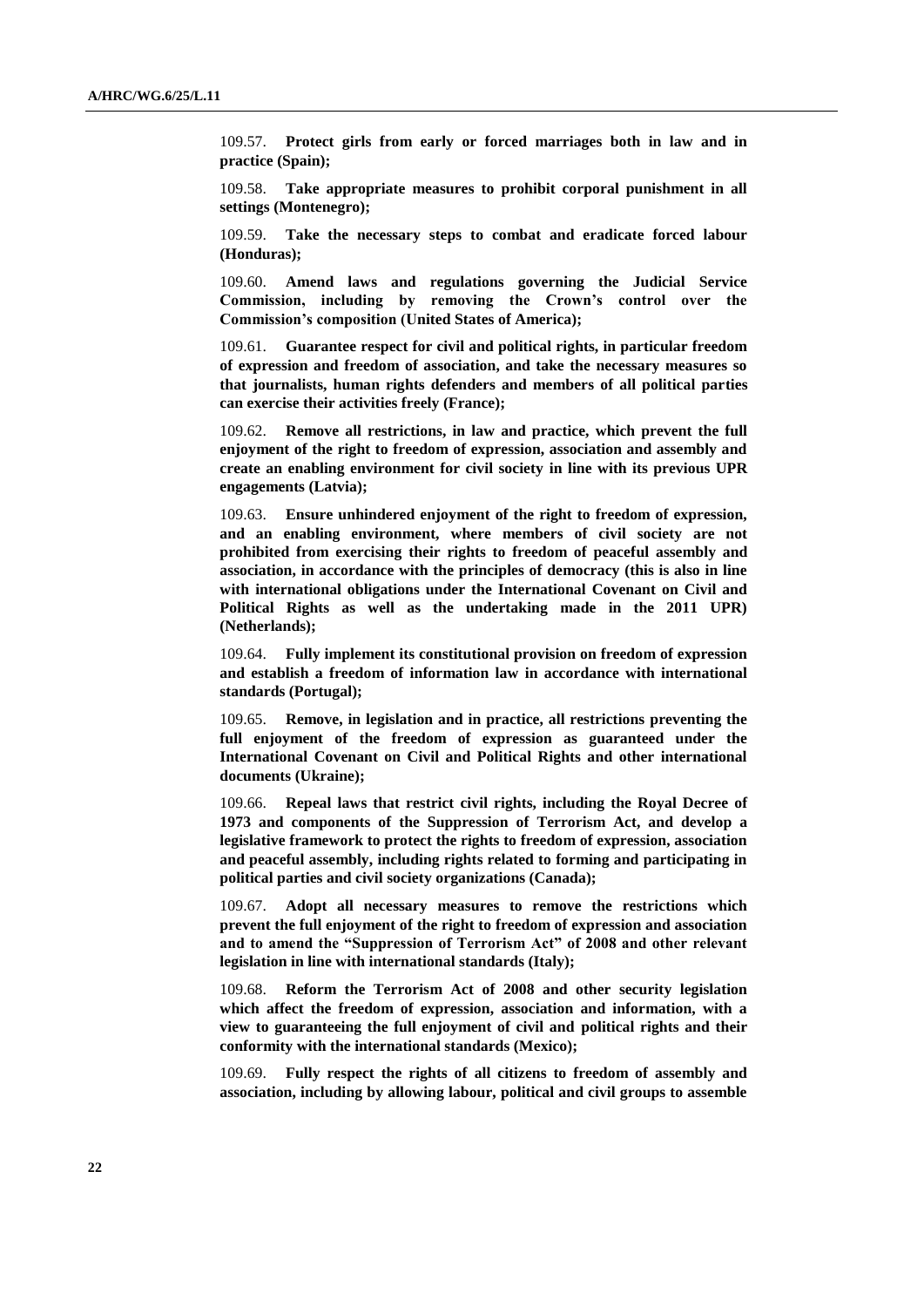**peacefully, free from Government interference in accordance with international human rights standards (Republic of Korea);**

109.70. **Remove all restrictions, in law and in practice, which prevent the full enjoyment of the right to freedom of association, including associating for the purposes of contesting political power, as guaranteed under the ICCPR, including by revoking the Royal Decree of 1973 (Norway);** 

109.71. **Revise the Constitution, in particular its section 79, and other laws and policies as necessary, in order to allow forming of political parties and facilitate and encourage all forms of citizens' participation in political and public life as guaranteed under the ICCPR and the ICESCR (Czech Republic);** 

109.72. **Enact legislation enabling political parties to register and contest elections (Australia).**

110. **The recommendations below did not enjoy the support of Swaziland and would thus be noted:**

110.1. **Ratify the Rome Statute of the International Criminal Court (Honduras); Ratify the Rome Statute of the ICC (Czech Republic);** 

110.2. **Ratify the Rome Statute of the International Criminal Court (Cyprus);**

110.3. **Ratify the Rome Statute of the International Criminal Court and cooperate fully with that Court (Guatemala);**

110.4. **Accede to regional and international treaties to which it is not party including the Rome Statute of the ICC and to include the provisions of these instruments in its domestic legislation (Madagascar);**

110.5. **Accede to the Rome Statute of the International Criminal Court (Italy); Accede to the Rome Statute of the International Criminal Court (France);**

110.6. **Accede to and align its national legislation with the Rome Statute of the International Criminal Court and the Agreement on the Privileges and Immunities of the Court, including incorporating provisions to cooperate promptly and fully with the International Criminal Court, and investigate and prosecute genocide, crimes against humanity and war crimes effectively before its national courts (Netherlands);** 

110.7. **Issue a standing invitation to all special procedures (Ghana);** 

110.8. **Extend a standing invitation to the United Nations Special Procedures (Kenya);**

110.9. **Extend a standing invitation to the mandate holders of all special procedures of the Human Rights Council (Republic of Korea);**

110.10. **Extend a standing invitation to all Special Procedure mandate holders (Latvia);**

110.11. **Address a standing invitation to the Special Procedures of the Human Rights Council (Madagascar);**

110.12. **Cooperate with the special procedures mandate-holders (Chad);** 

110.13. **Decriminalize same-sex relations (Slovenia);**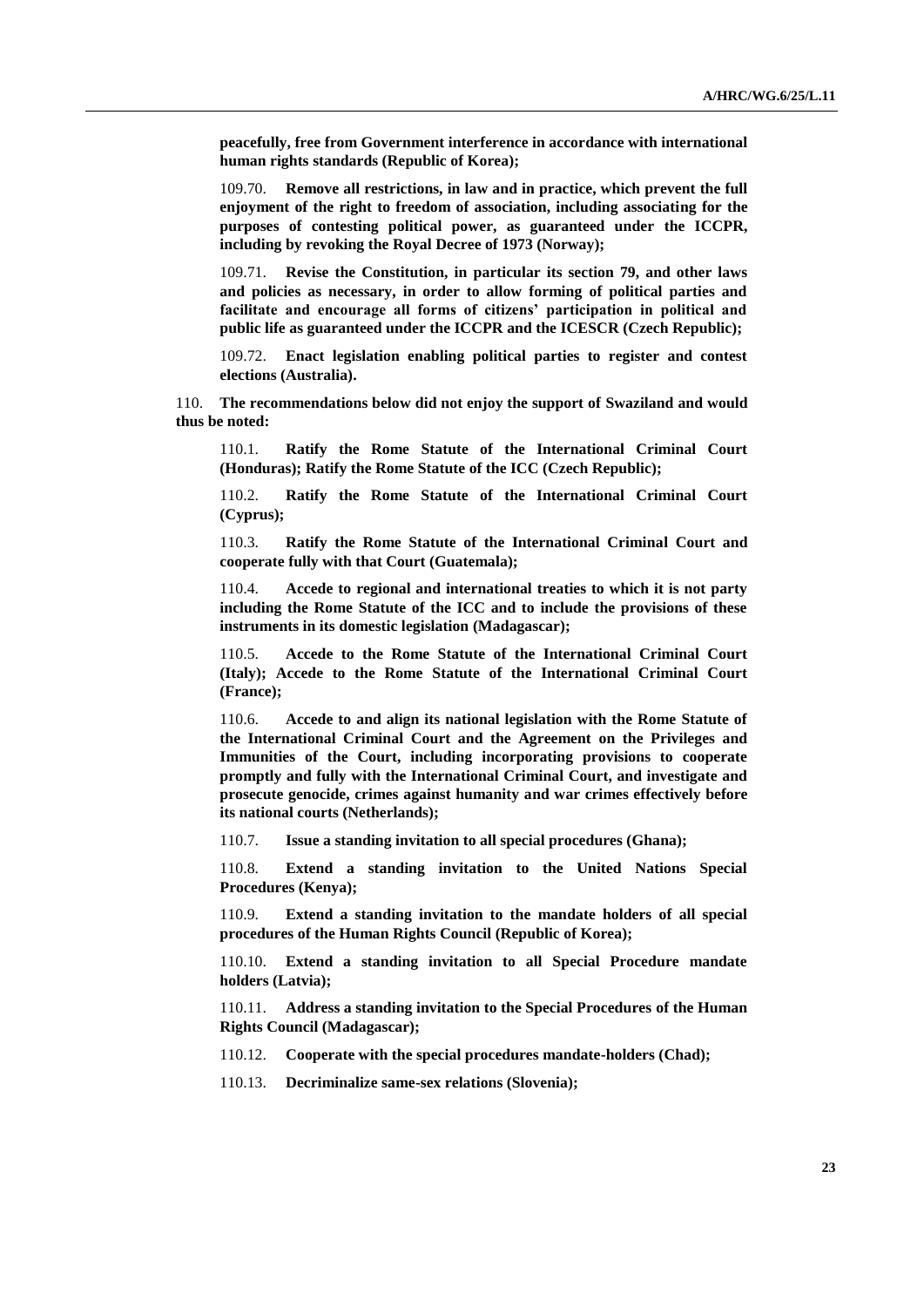110.14. **Withdraw all criminal charges brought against human rights defenders and political opponents under laws such as the Suppression of Terrorism Act of 2008 and other security legislation, and ensure that proposed amendments to these acts bring them in conformity with international human rights standards (Norway).**

111**. All conclusions and/or recommendations contained in the present report reflect the position of the submitting State(s) and/or the State under review. They should not be construed as endorsed by the Working Group as a whole.**